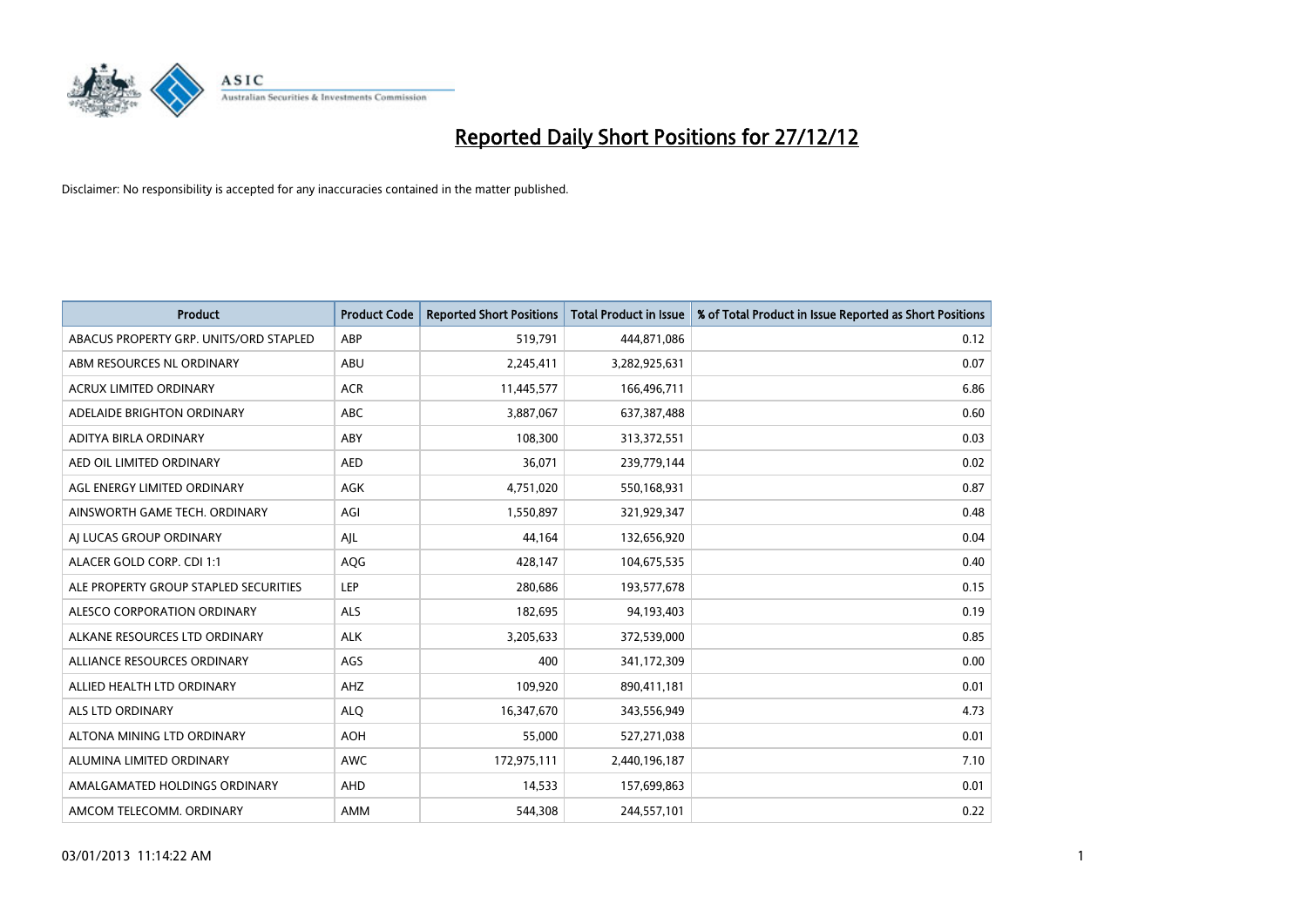

| <b>Product</b>                          | <b>Product Code</b> | <b>Reported Short Positions</b> | <b>Total Product in Issue</b> | % of Total Product in Issue Reported as Short Positions |
|-----------------------------------------|---------------------|---------------------------------|-------------------------------|---------------------------------------------------------|
| AMCOR LIMITED ORDINARY                  | <b>AMC</b>          | 3,330,643                       | 1,206,684,923                 | 0.27                                                    |
| AMP LIMITED ORDINARY                    | AMP                 | 8,273,735                       | 2,930,423,546                 | 0.24                                                    |
| AMPELLA MINING ORDINARY                 | <b>AMX</b>          | 3,852,991                       | 247,500,493                   | 1.55                                                    |
| ANGLOGOLD ASHANTI CDI 5:1               | AGG                 | 500                             | 89,207,765                    | 0.00                                                    |
| ANSELL LIMITED ORDINARY                 | <b>ANN</b>          | 3,647,199                       | 130,768,652                   | 2.78                                                    |
| ANTARES ENERGY LTD ORDINARY             | <b>AZZ</b>          | 548,169                         | 257,000,000                   | 0.21                                                    |
| ANZ BANKING GRP LTD ORDINARY            | ANZ                 | 5,197,556                       | 2,721,234,961                 | 0.17                                                    |
| APA GROUP STAPLED SECURITIES            | <b>APA</b>          | 8,969,601                       | 824,773,076                   | 1.09                                                    |
| APA SUB GRP STAPLED SECURITY            | <b>HDF</b>          | 381,758                         | 560,324,158                   | 0.07                                                    |
| APN NEWS & MEDIA ORDINARY               | <b>APN</b>          | 22,996,466                      | 661,526,586                   | 3.48                                                    |
| AQUARIUS PLATINUM. ORDINARY             | AQP                 | 11,402,158                      | 486,851,336                   | 2.36                                                    |
| AQUILA RESOURCES ORDINARY               | <b>AQA</b>          | 8,433,480                       | 411,804,442                   | 2.05                                                    |
| ARAFURA RESOURCE LTD ORDINARY           | ARU                 | 2,491,563                       | 441,270,644                   | 0.57                                                    |
| ARB CORPORATION ORDINARY                | <b>ARP</b>          | 99,914                          | 72,481,302                    | 0.13                                                    |
| ARDENT LEISURE GROUP STAPLED SECURITIES | AAD                 | 733,178                         | 397,774,513                   | 0.18                                                    |
| ARISTOCRAT LEISURE ORDINARY             | ALL                 | 13,080,115                      | 551,418,047                   | 2.37                                                    |
| ARRIUM LTD ORDINARY                     | ARI                 | 5,520,079                       | 1,351,527,328                 | 0.40                                                    |
| ASCIANO LIMITED ORDINARY                | <b>AIO</b>          | 5,871,735                       | 975,385,664                   | 0.59                                                    |
| ASG GROUP LIMITED ORDINARY              | <b>ASZ</b>          | 1,484,568                       | 206,720,839                   | 0.71                                                    |
| ASPEN GROUP ORD/UNITS STAPLED           | <b>APZ</b>          | 89.260                          | 1,197,188,521                 | 0.00                                                    |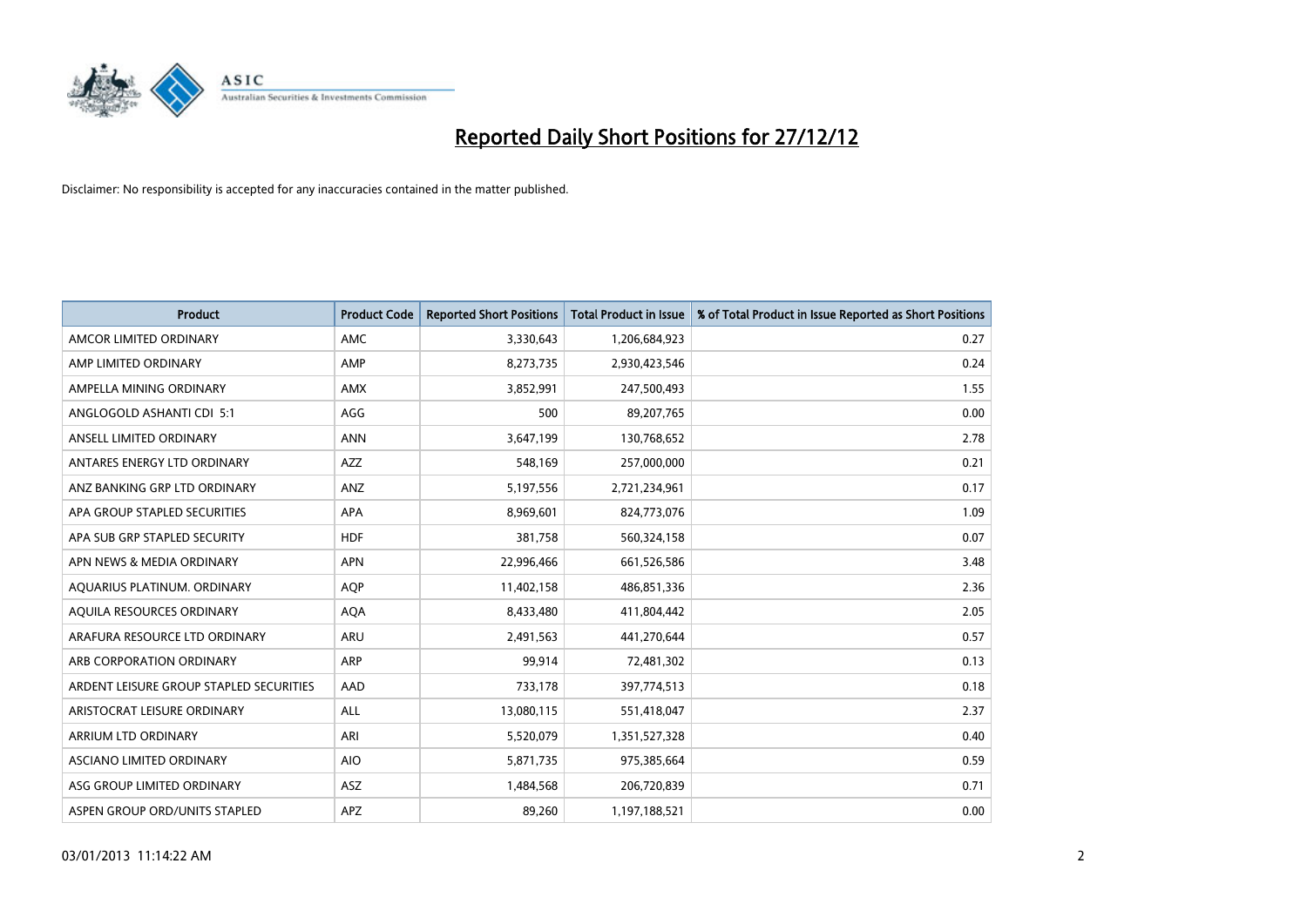

| <b>Product</b>                          | <b>Product Code</b> | <b>Reported Short Positions</b> | Total Product in Issue | % of Total Product in Issue Reported as Short Positions |
|-----------------------------------------|---------------------|---------------------------------|------------------------|---------------------------------------------------------|
| ASPIRE MINING LTD ORDINARY              | <b>AKM</b>          | 42.061                          | 620,594,556            | 0.01                                                    |
| ASTRO JAP PROP GROUP STAPLED SECURITIES | AIA                 | 2,229                           | 58,445,002             | 0.00                                                    |
| ASX LIMITED ORDINARY                    | <b>ASX</b>          | 3,919,618                       | 175,136,729            | 2.22                                                    |
| ATLAS IRON LIMITED ORDINARY             | <b>AGO</b>          | 6,248,685                       | 909,718,409            | 0.69                                                    |
| AURIZON HOLDINGS LTD ORDINARY           | AZJ                 | 15,180,518                      | 2,137,284,503          | 0.68                                                    |
| AURORA OIL & GAS ORDINARY               | <b>AUT</b>          | 6,870,422                       | 447,885,778            | 1.53                                                    |
| AUSDRILL LIMITED ORDINARY               | <b>ASL</b>          | 6,344,309                       | 309,451,963            | 2.05                                                    |
| AUSENCO LIMITED ORDINARY                | <b>AAX</b>          | 1,098,784                       | 123,872,665            | 0.89                                                    |
| <b>AUSTAL LIMITED ORDINARY</b>          | ASB                 | 3,509,076                       | 319,876,994            | 1.10                                                    |
| AUSTIN ENGINEERING ORDINARY             | ANG                 | 454,677                         | 72,314,403             | 0.62                                                    |
| AUSTRALAND PROPERTY STAPLED SECURITY    | <b>ALZ</b>          | 605,190                         | 576,846,597            | 0.10                                                    |
| AUSTRALIAN AGRICULT, ORDINARY           | AAC                 | 653,529                         | 312,905,085            | 0.21                                                    |
| AUSTRALIAN INFRASTR, UNITS/ORDINARY     | <b>AIX</b>          | 779,444                         | 620,733,944            | 0.13                                                    |
| AUSTRALIAN PHARM, ORDINARY              | API                 | 313,340                         | 488,115,883            | 0.07                                                    |
| AUTOMOTIVE HOLDINGS ORDINARY            | AHE                 | 21,266                          | 260,579,682            | 0.00                                                    |
| AVIENNINGS LIMITED ORDINARY             | <b>AVI</b>          | 175,000                         | 274,588,694            | 0.06                                                    |
| AWE LIMITED ORDINARY                    | AWE                 | 4,226,746                       | 522,116,985            | 0.80                                                    |
| AZIMUTH RES LTD ORDINARY                | <b>AZH</b>          | 1,561,780                       | 422,788,220            | 0.38                                                    |
| <b>BANDANNA ENERGY ORDINARY</b>         | <b>BND</b>          | 15,230,364                      | 528,481,199            | 2.88                                                    |
| <b>BANK OF QUEENSLAND. ORDINARY</b>     | <b>BOO</b>          | 7,492,769                       | 312,878,919            | 2.37                                                    |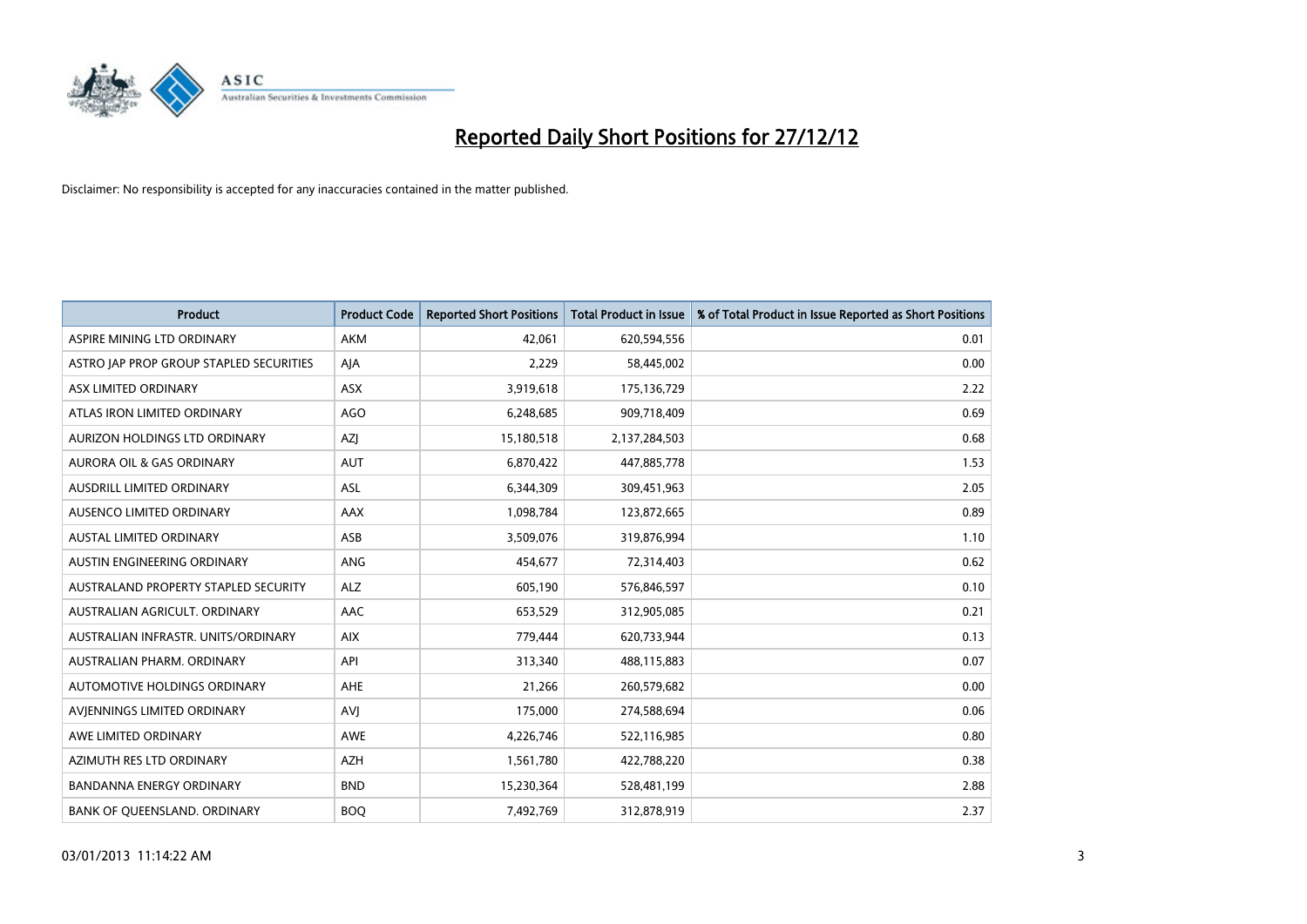

| <b>Product</b>                       | <b>Product Code</b> | <b>Reported Short Positions</b> | <b>Total Product in Issue</b> | % of Total Product in Issue Reported as Short Positions |
|--------------------------------------|---------------------|---------------------------------|-------------------------------|---------------------------------------------------------|
| <b>BANNERMAN RESOURCES ORDINARY</b>  | <b>BMN</b>          | 99,909                          | 305,334,385                   | 0.03                                                    |
| <b>BASE RES LIMITED ORDINARY</b>     | <b>BSE</b>          | 452,770                         | 560,440,029                   | 0.08                                                    |
| <b>BATHURST RESOURCES ORDINARY</b>   | <b>BTU</b>          | 39,902,908                      | 697,247,997                   | 5.72                                                    |
| BC IRON LIMITED ORDINARY             | <b>BCI</b>          | 62,401                          | 119,440,150                   | 0.06                                                    |
| BEACH ENERGY LIMITED ORDINARY        | <b>BPT</b>          | 17,409,196                      | 1,263,677,572                 | 1.38                                                    |
| BEADELL RESOURCE LTD ORDINARY        | <b>BDR</b>          | 11,709,901                      | 742,204,752                   | 1.58                                                    |
| BENDIGO AND ADELAIDE ORDINARY        | <b>BEN</b>          | 9,153,438                       | 402,311,212                   | 2.26                                                    |
| BERKELEY RESOURCES ORDINARY          | <b>BKY</b>          | 229,295                         | 179,393,273                   | 0.13                                                    |
| <b>BHP BILLITON LIMITED ORDINARY</b> | <b>BHP</b>          | 10,586,927                      | 3,211,691,105                 | 0.29                                                    |
| <b>BILLABONG ORDINARY</b>            | <b>BBG</b>          | 6,452,073                       | 478,944,292                   | 1.34                                                    |
| <b>BLACKTHORN RESOURCES ORDINARY</b> | <b>BTR</b>          | 227,819                         | 164,285,950                   | 0.13                                                    |
| <b>BLUESCOPE STEEL LTD ORDINARY</b>  | <b>BSL</b>          | 1,347,698                       | 558,243,305                   | 0.25                                                    |
| <b>BOART LONGYEAR ORDINARY</b>       | <b>BLY</b>          | 2,776,136                       | 461,163,412                   | 0.59                                                    |
| BORAL LIMITED, ORDINARY              | <b>BLD</b>          | 41,499,464                      | 766,235,816                   | 5.42                                                    |
| <b>BOUGAINVILLE COPPER ORDINARY</b>  | <b>BOC</b>          |                                 | 401,062,500                   | 0.00                                                    |
| <b>BRADKEN LIMITED ORDINARY</b>      | <b>BKN</b>          | 10,617,844                      | 169,240,662                   | 6.27                                                    |
| <b>BRAMBLES LIMITED ORDINARY</b>     | <b>BXB</b>          | 5,861,121                       | 1,556,588,785                 | 0.35                                                    |
| <b>BREVILLE GROUP LTD ORDINARY</b>   | <b>BRG</b>          | 828,572                         | 130,095,322                   | 0.63                                                    |
| <b>BRICKWORKS LIMITED ORDINARY</b>   | <b>BKW</b>          | 61,938                          | 147,818,132                   | 0.04                                                    |
| BROCKMAN MINING LTD ORDINARY         | <b>BCK</b>          | 91,872                          | 7,224,094,327                 | 0.00                                                    |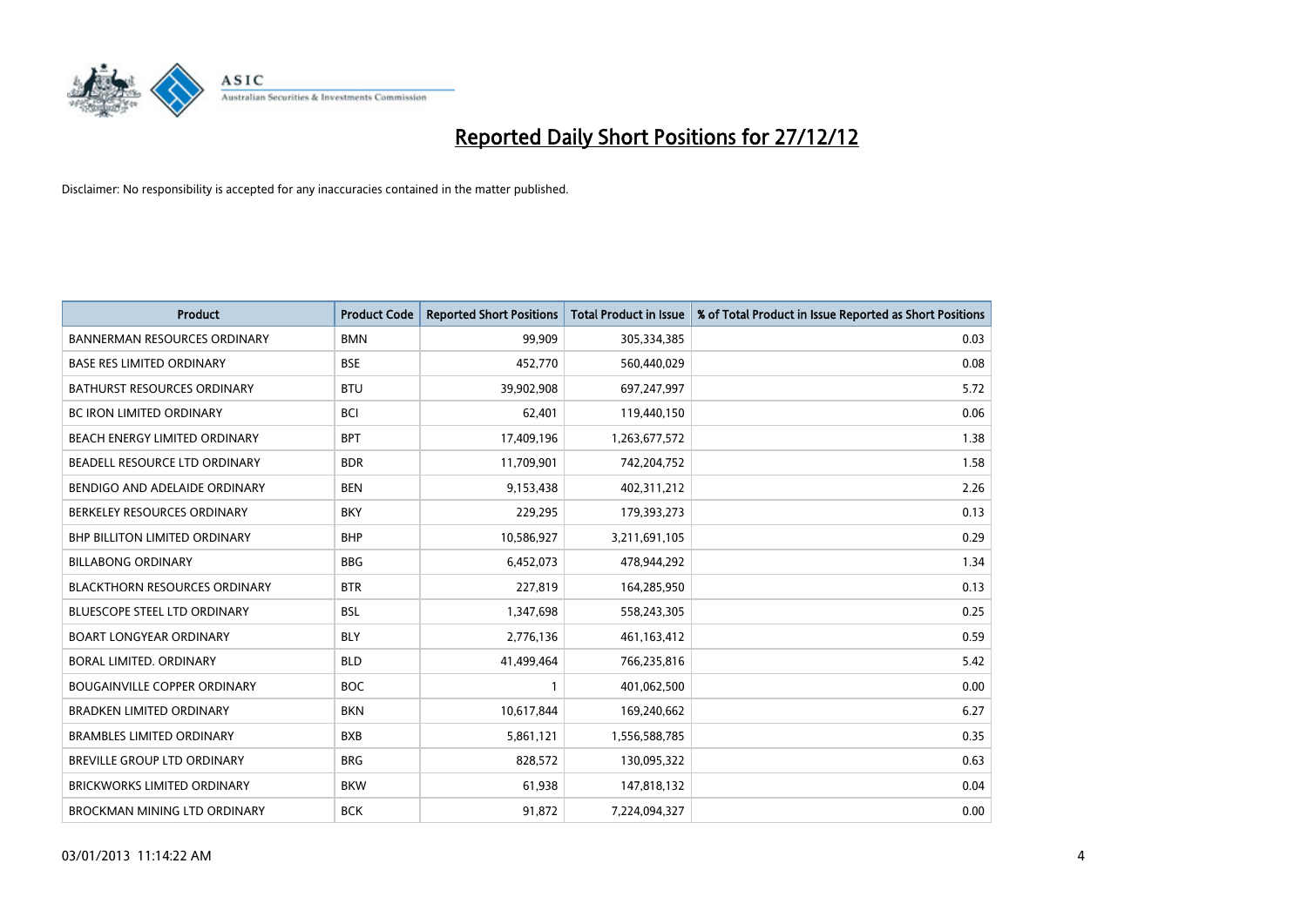

| <b>Product</b>                           | <b>Product Code</b> | <b>Reported Short Positions</b> | <b>Total Product in Issue</b> | % of Total Product in Issue Reported as Short Positions |
|------------------------------------------|---------------------|---------------------------------|-------------------------------|---------------------------------------------------------|
| BT INVESTMENT MNGMNT ORDINARY            | <b>BTT</b>          | 64,083                          | 274,214,460                   | 0.02                                                    |
| BUCCANEER ENERGY LTD ORDINARY            | <b>BCC</b>          | 504,500                         | 1,321,445,371                 | 0.04                                                    |
| <b>BURU ENERGY ORDINARY</b>              | <b>BRU</b>          | 12,077,632                      | 273,769,554                   | 4.40                                                    |
| <b>BWP TRUST ORDINARY UNITS</b>          | <b>BWP</b>          | 3,872,902                       | 533,645,790                   | 0.73                                                    |
| CABCHARGE AUSTRALIA ORDINARY             | CAB                 | 5,641,413                       | 120,430,683                   | 4.67                                                    |
| <b>CALIBRE GROUP LTD ORDINARY</b>        | <b>CGH</b>          | 513,535                         | 307,378,401                   | 0.17                                                    |
| CALTEX AUSTRALIA ORDINARY                | <b>CTX</b>          | 4,979,107                       | 270,000,000                   | 1.83                                                    |
| CAPE LAMBERT RES LTD ORDINARY            | <b>CFE</b>          | 826,608                         | 689,108,792                   | 0.13                                                    |
| CARABELLA RES LTD ORDINARY               | <b>CLR</b>          | 48,908                          | 152,361,547                   | 0.03                                                    |
| <b>CARBON ENERGY ORDINARY</b>            | <b>CNX</b>          | 48,071                          | 778,451,954                   | 0.01                                                    |
| CARDNO LIMITED ORDINARY                  | CDD                 | 5,884,623                       | 141,133,512                   | 4.17                                                    |
| <b>CARINDALE PROPERTY UNIT</b>           | <b>CDP</b>          | 8,000                           | 70,000,000                    | 0.01                                                    |
| CARNARVON PETROLEUM ORDINARY             | <b>CVN</b>          | 1,546,908                       | 937,257,700                   | 0.16                                                    |
| CARSALES.COM LTD ORDINARY                | <b>CRZ</b>          | 7,803,860                       | 235,760,995                   | 3.32                                                    |
| CEDAR WOODS PROP. ORDINARY               | <b>CWP</b>          | 5,001                           | 73,047,793                    | 0.01                                                    |
| CENTRAL PETROLEUM ORDINARY               | <b>CTP</b>          | 506,268                         | 1,386,978,365                 | 0.04                                                    |
| CENTRO RETAIL AUST ORD/UNIT STAPLED SEC  | <b>CRF</b>          | 6,218,959                       | 1,427,391,696                 | 0.44                                                    |
| <b>CERAMIC FUEL CELLS ORDINARY</b>       | <b>CFU</b>          | 390                             | 1,559,231,320                 | 0.00                                                    |
| CFS RETAIL TRUST GRP STAPLED SECURITIES  | <b>CFX</b>          | 33,912,121                      | 2,828,495,659                 | 1.20                                                    |
| <b>CHALLENGER DIV.PRO. STAPLED UNITS</b> | <b>CDI</b>          | 53,137                          | 214,101,013                   | 0.02                                                    |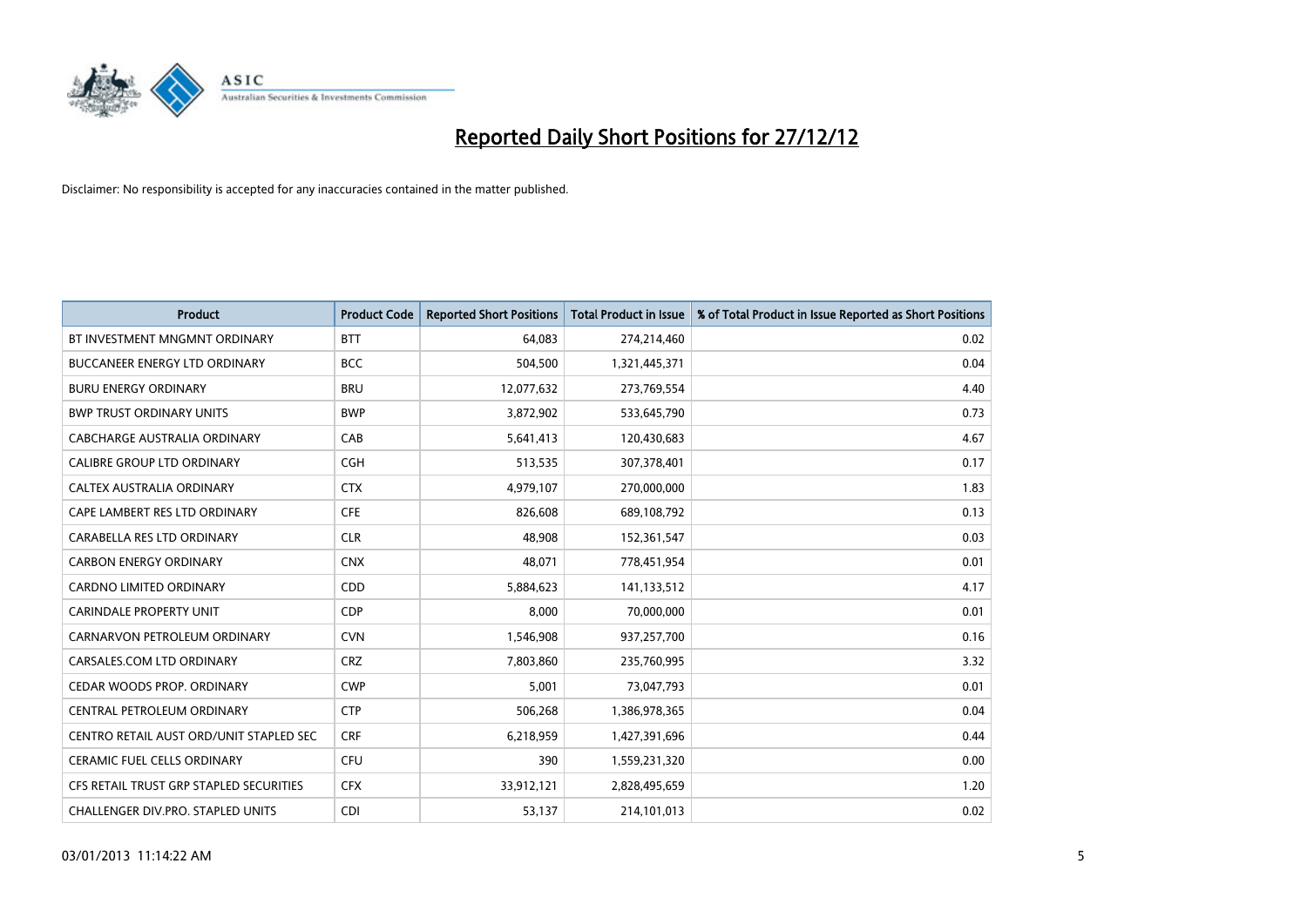

| <b>Product</b>                          | <b>Product Code</b> | <b>Reported Short Positions</b> | <b>Total Product in Issue</b> | % of Total Product in Issue Reported as Short Positions |
|-----------------------------------------|---------------------|---------------------------------|-------------------------------|---------------------------------------------------------|
| <b>CHALLENGER LIMITED ORDINARY</b>      | <b>CGF</b>          | 4,154,469                       | 544,652,710                   | 0.76                                                    |
| CHARTER HALL GROUP STAPLED US PROHIBIT. | <b>CHC</b>          | 413,130                         | 298,730,356                   | 0.14                                                    |
| <b>CHARTER HALL RETAIL UNITS</b>        | <b>COR</b>          | 903,689                         | 334,098,571                   | 0.25                                                    |
| <b>CHORUS LIMITED ORDINARY</b>          | <b>CNU</b>          | 1,052,679                       | 385,082,123                   | 0.28                                                    |
| CITIGOLD CORP LTD ORDINARY              | <b>CTO</b>          | 1,363,288                       | 1,352,907,765                 | 0.10                                                    |
| <b>CLOUGH LIMITED ORDINARY</b>          | <b>CLO</b>          | 115,395                         | 775,259,839                   | 0.02                                                    |
| <b>CNPR GRP UNITS/ORD STAPLED</b>       | <b>CNP</b>          | 2,537                           | 972,414,514                   | 0.00                                                    |
| COAL OF AFRICA LTD ORDINARY             | <b>CZA</b>          | 67,650                          | 800,951,034                   | 0.01                                                    |
| <b>COALSPUR MINES LTD ORDINARY</b>      | <b>CPL</b>          | 13,746,916                      | 620,729,899                   | 2.24                                                    |
| COCA-COLA AMATIL ORDINARY               | <b>CCL</b>          | 4,006,959                       | 762,133,414                   | 0.52                                                    |
| COCHLEAR LIMITED ORDINARY               | <b>COH</b>          | 5,113,300                       | 57,026,689                    | 8.98                                                    |
| COCKATOO COAL ORDINARY                  | <b>COK</b>          | 16,746,254                      | 1,016,746,908                 | 1.65                                                    |
| <b>CODAN LIMITED ORDINARY</b>           | <b>CDA</b>          | 50,001                          | 176,862,573                   | 0.03                                                    |
| <b>COLLINS FOODS LTD ORDINARY</b>       | <b>CKF</b>          | 320,971                         | 93,000,003                    | 0.35                                                    |
| COMMONWEALTH BANK, ORDINARY             | <b>CBA</b>          | 14,758,569                      | 1,609,180,841                 | 0.92                                                    |
| <b>COMMONWEALTH PROP ORDINARY UNITS</b> | <b>CPA</b>          | 14,489,231                      | 2,347,003,413                 | 0.63                                                    |
| <b>COMPASS RESOURCES ORDINARY</b>       | <b>CMR</b>          | 7,472                           | 1,403,744,100                 | 0.00                                                    |
| <b>COMPUTERSHARE LTD ORDINARY</b>       | <b>CPU</b>          | 12,675,858                      | 555,664,059                   | 2.27                                                    |
| CONTINENTAL COAL LTD ORDINARY           | <b>CCC</b>          | 983                             | 473,061,772                   | 0.00                                                    |
| COOPER ENERGY LTD ORDINARY              | <b>COE</b>          | 237,304                         | 328,694,257                   | 0.07                                                    |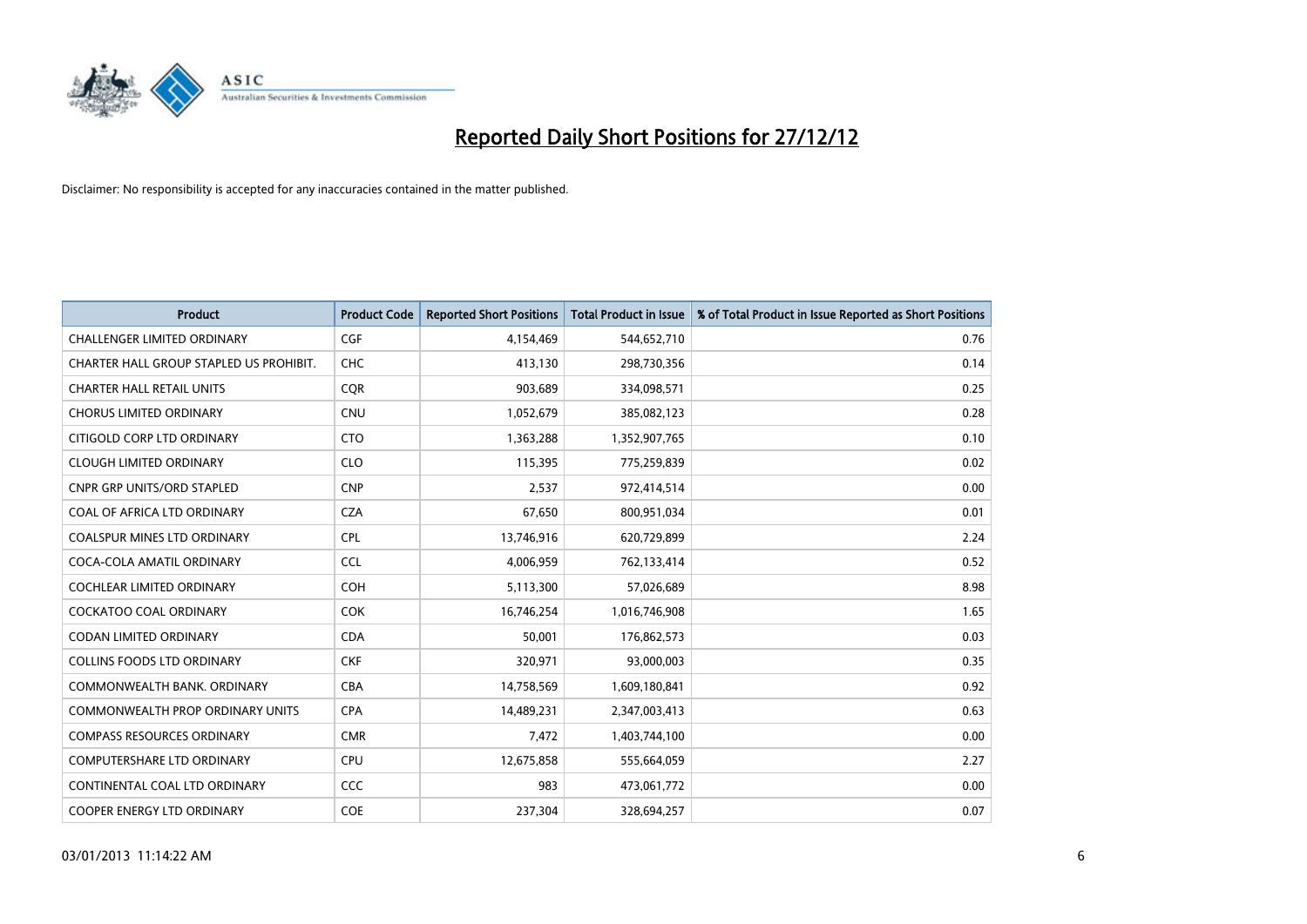

| <b>Product</b>                          | <b>Product Code</b> | <b>Reported Short Positions</b> | <b>Total Product in Issue</b> | % of Total Product in Issue Reported as Short Positions |
|-----------------------------------------|---------------------|---------------------------------|-------------------------------|---------------------------------------------------------|
| <b>CORP TRAVEL LIMITED ORDINARY</b>     | <b>CTD</b>          | 134,863                         | 74,971,020                    | 0.18                                                    |
| <b>CREDIT CORP GROUP ORDINARY</b>       | <b>CCP</b>          | 43,486                          | 45,932,899                    | 0.10                                                    |
| <b>CROMWELL PROP STAPLED SECURITIES</b> | <b>CMW</b>          | 13,896,685                      | 1,407,704,638                 | 0.98                                                    |
| <b>CROWN LIMITED ORDINARY</b>           | <b>CWN</b>          | 7,581,510                       | 728,394,185                   | 1.04                                                    |
| <b>CSG LIMITED ORDINARY</b>             | CSV                 | 423,886                         | 280,426,698                   | 0.15                                                    |
| <b>CSL LIMITED ORDINARY</b>             | <b>CSL</b>          | 2,409,788                       | 498,756,024                   | 0.48                                                    |
| <b>CSR LIMITED ORDINARY</b>             | <b>CSR</b>          | 43,688,716                      | 506,000,315                   | 8.63                                                    |
| <b>CUDECO LIMITED ORDINARY</b>          | CDU                 | 5,492,134                       | 188,943,961                   | 2.89                                                    |
| DART ENERGY LTD ORDINARY                | <b>DTE</b>          | 15,609,911                      | 878,168,388                   | 1.77                                                    |
| DAVID JONES LIMITED ORDINARY            | <b>DJS</b>          | 57,491,986                      | 531,788,775                   | 10.78                                                   |
| <b>DECMIL GROUP LIMITED ORDINARY</b>    | <b>DCG</b>          | 1,014,712                       | 168,203,219                   | 0.60                                                    |
| DEVINE LIMITED ORDINARY                 | <b>DVN</b>          | 192,462                         | 158,730,556                   | 0.12                                                    |
| DEXUS PROPERTY GROUP STAPLED UNITS      | <b>DXS</b>          | 15,998,686                      | 4,839,024,176                 | 0.32                                                    |
| DISCOVERY METALS LTD ORDINARY           | <b>DML</b>          | 2,798,919                       | 486,986,451                   | 0.57                                                    |
| DOMINO PIZZA ENTERPR ORDINARY           | <b>DMP</b>          | 83,410                          | 70,192,674                    | 0.12                                                    |
| DORAY MINERALS LTD ORDINARY             | <b>DRM</b>          | 105,000                         | 139,200,101                   | 0.08                                                    |
| DOWNER EDI LIMITED ORDINARY             | <b>DOW</b>          | 7,807,549                       | 429,100,296                   | 1.81                                                    |
| DRILLSEARCH ENERGY ORDINARY             | <b>DLS</b>          | 1,572,882                       | 427,353,371                   | 0.36                                                    |
| DUET GROUP STAPLED US PROHIBIT.         | <b>DUE</b>          | 2,624,753                       | 1,158,216,750                 | 0.21                                                    |
| <b>DULUXGROUP LIMITED ORDINARY</b>      | <b>DLX</b>          | 9,028,173                       | 374,507,181                   | 2.42                                                    |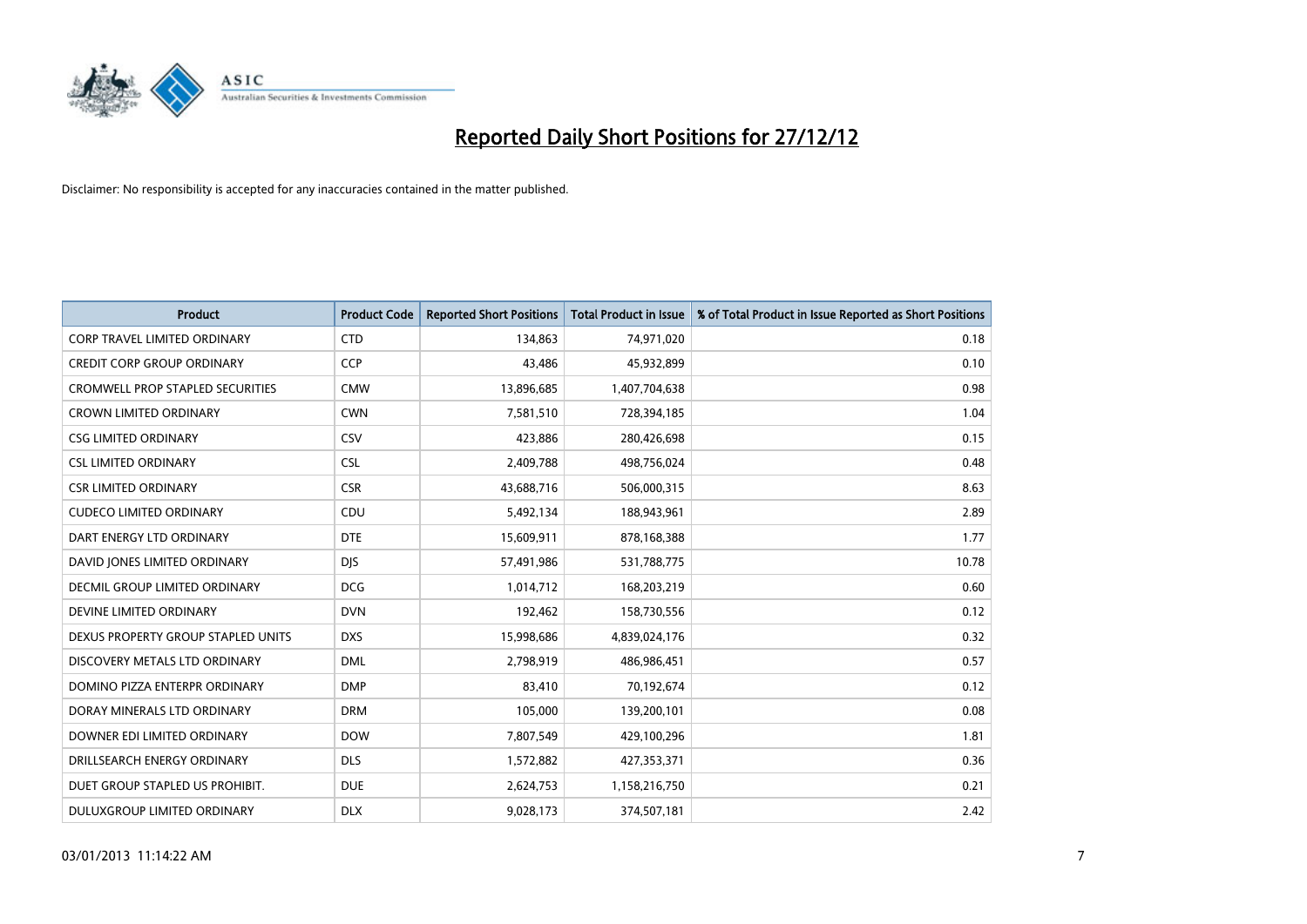

| <b>Product</b>                        | <b>Product Code</b> | <b>Reported Short Positions</b> | <b>Total Product in Issue</b> | % of Total Product in Issue Reported as Short Positions |
|---------------------------------------|---------------------|---------------------------------|-------------------------------|---------------------------------------------------------|
| <b>DWS LTD ORDINARY</b>               | <b>DWS</b>          | 100,959                         | 132,362,763                   | 0.08                                                    |
| ECHO ENTERTAINMENT ORDINARY           | <b>EGP</b>          | 10,303,050                      | 825,672,730                   | 1.24                                                    |
| <b>ELDERS LIMITED ORDINARY</b>        | <b>ELD</b>          | 19,099,354                      | 448,598,480                   | 4.26                                                    |
| ELEMENTAL MINERALS ORDINARY           | <b>ELM</b>          | 39,616                          | 288,587,228                   | 0.01                                                    |
| ELEMENTOS LIMITED ORDINARY            | <b>ELT</b>          | 16                              | 148,352,638                   | 0.00                                                    |
| <b>EMECO HOLDINGS ORDINARY</b>        | <b>EHL</b>          | 7,418,990                       | 599,675,707                   | 1.25                                                    |
| <b>ENDEAVOUR MIN CORP CDI 1:1</b>     | <b>EVR</b>          | 104,920                         | 126,365,941                   | 0.09                                                    |
| <b>ENERGY RESOURCES ORDINARY 'A'</b>  | <b>ERA</b>          | 6,968,854                       | 517,725,062                   | 1.35                                                    |
| <b>ENERGY WORLD CORPOR, ORDINARY</b>  | <b>EWC</b>          | 18,726,495                      | 1,734,166,672                 | 1.07                                                    |
| <b>ENVESTRA LIMITED ORDINARY</b>      | <b>ENV</b>          | 10,368,116                      | 1,603,333,497                 | 0.65                                                    |
| EQUATORIAL RES LTD ORDINARY           | EQX                 | 118,749                         | 117,235,353                   | 0.10                                                    |
| EVOLUTION MINING LTD ORDINARY         | <b>EVN</b>          | 3,743,571                       | 708,092,989                   | 0.52                                                    |
| FAIRFAX MEDIA LTD ORDINARY            | <b>FXI</b>          | 305,479,417                     | 2,351,955,725                 | 12.97                                                   |
| <b>FAR LTD ORDINARY</b>               | <b>FAR</b>          | 21,000,000                      | 2,499,846,742                 | 0.84                                                    |
| FKP PROPERTY GROUP STAPLED SECURITIES | <b>FKP</b>          | 6,805,629                       | 321,578,705                   | 2.10                                                    |
| FLEETWOOD CORP ORDINARY               | <b>FWD</b>          | 2,851,504                       | 60,033,258                    | 4.74                                                    |
| FLETCHER BUILDING ORDINARY            | <b>FBU</b>          | 6,472,767                       | 684,793,538                   | 0.95                                                    |
| FLEXIGROUP LIMITED ORDINARY           | <b>FXL</b>          | 423,274                         | 287,469,669                   | 0.15                                                    |
| <b>FLIGHT CENTRE ORDINARY</b>         | <b>FLT</b>          | 12,685,971                      | 100,160,128                   | 12.65                                                   |
| <b>FLINDERS MINES LTD ORDINARY</b>    | <b>FMS</b>          | 772.506                         | 1,821,300,404                 | 0.04                                                    |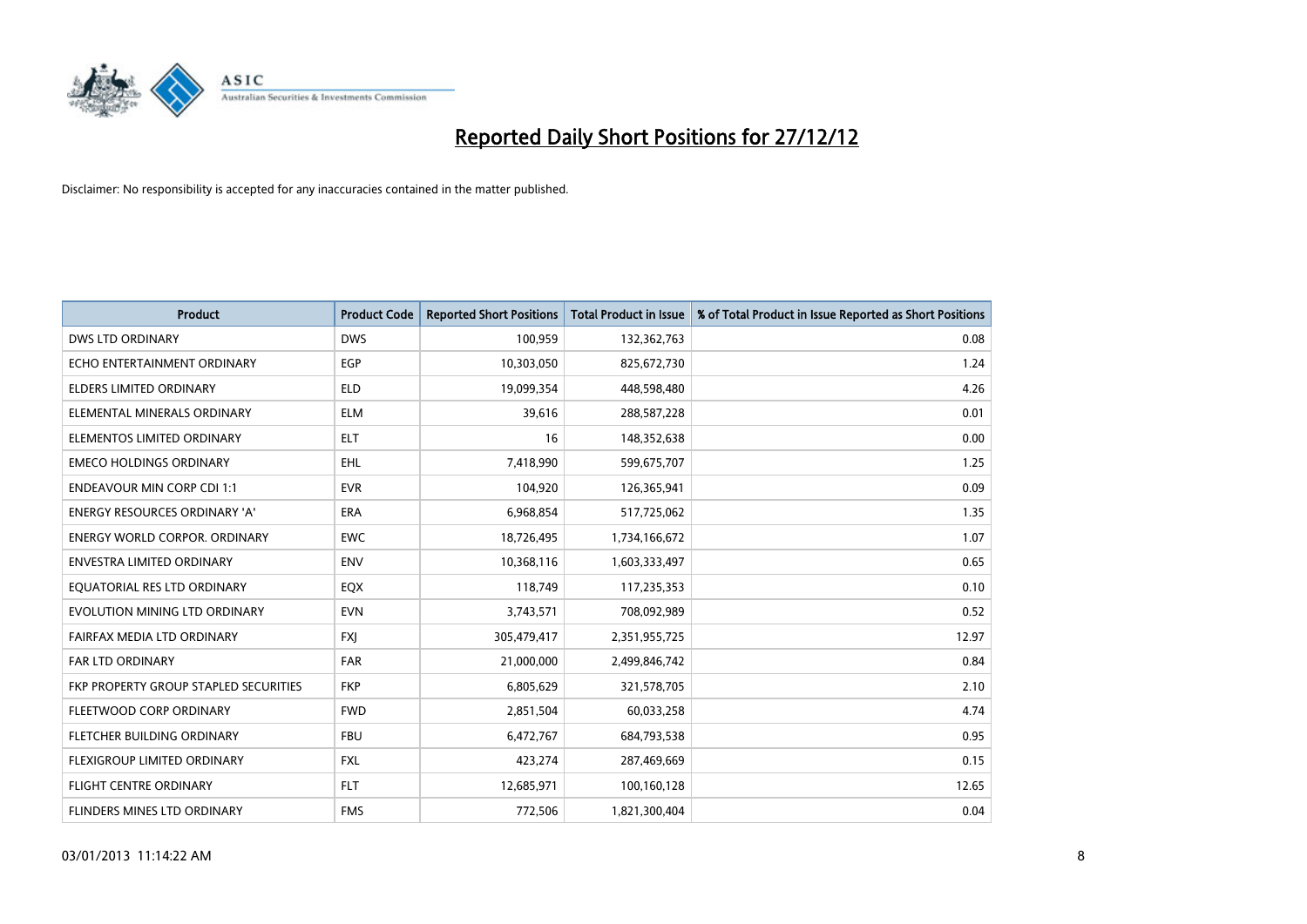

| <b>Product</b>                            | <b>Product Code</b> | <b>Reported Short Positions</b> | <b>Total Product in Issue</b> | % of Total Product in Issue Reported as Short Positions |
|-------------------------------------------|---------------------|---------------------------------|-------------------------------|---------------------------------------------------------|
| <b>FOCUS MINERALS LTD ORDINARY</b>        | <b>FML</b>          | 158,163                         | 4,320,773,701                 | 0.00                                                    |
| FONTERRA SHARE FUND ORDINARY UNITS        | <b>FSF</b>          | 18,182                          | 95,454,540                    | 0.02                                                    |
| <b>FORGE GROUP LIMITED ORDINARY</b>       | <b>FGE</b>          | 86,607                          | 86,169,014                    | 0.09                                                    |
| FORTESCUE METALS GRP ORDINARY             | <b>FMG</b>          | 187,679,708                     | 3,113,798,659                 | 6.01                                                    |
| <b>G.U.D. HOLDINGS ORDINARY</b>           | <b>GUD</b>          | 1,505,285                       | 71,341,319                    | 2.09                                                    |
| <b>G8 EDUCATION LIMITED ORDINARY</b>      | <b>GEM</b>          | 7,801,882                       | 246,048,593                   | 3.17                                                    |
| <b>GALAXY RESOURCES ORDINARY</b>          | GXY                 | 2,886,183                       | 560,357,421                   | 0.51                                                    |
| <b>GENETIC TECHNOLOGIES ORDINARY</b>      | <b>GTG</b>          | 773,100                         | 474,971,819                   | 0.16                                                    |
| <b>GEODYNAMICS LIMITED ORDINARY</b>       | GDY                 | 850                             | 406,452,608                   | 0.00                                                    |
| <b>GINDALBIE METALS LTD ORDINARY</b>      | <b>GBG</b>          | 27,787,764                      | 1,404,350,200                 | 1.99                                                    |
| <b>GOODMAN FIELDER, ORDINARY</b>          | <b>GFF</b>          | 26,746,409                      | 1,955,559,207                 | 1.37                                                    |
| <b>GOODMAN GROUP STAPLED US PROHIBIT.</b> | GMG                 | 2,284,836                       | 1,713,233,947                 | 0.13                                                    |
| <b>GPT GROUP STAPLED SEC.</b>             | GPT                 | 8,526,605                       | 1,766,785,075                 | 0.48                                                    |
| <b>GRAINCORP LIMITED A CLASS ORDINARY</b> | <b>GNC</b>          | 1,555,137                       | 228,241,481                   | 0.67                                                    |
| <b>GRANGE RESOURCES. ORDINARY</b>         | <b>GRR</b>          | 1,209,686                       | 1,155,487,102                 | 0.10                                                    |
| <b>GREENLAND MIN EN LTD ORDINARY</b>      | GGG                 | 4,494,666                       | 567,937,409                   | 0.79                                                    |
| <b>GRYPHON MINERALS LTD ORDINARY</b>      | GRY                 | 16,630,865                      | 400,464,983                   | 4.15                                                    |
| <b>GUILDFORD COAL LTD ORDINARY</b>        | <b>GUF</b>          | 1,462,070                       | 521,046,899                   | 0.28                                                    |
| <b>GUNNS LIMITED ORDINARY</b>             | <b>GNS</b>          | 51,528,090                      | 848,401,559                   | 6.06                                                    |
| <b>GWA GROUP LTD ORDINARY</b>             | <b>GWA</b>          | 10,203,533                      | 304,706,899                   | 3.33                                                    |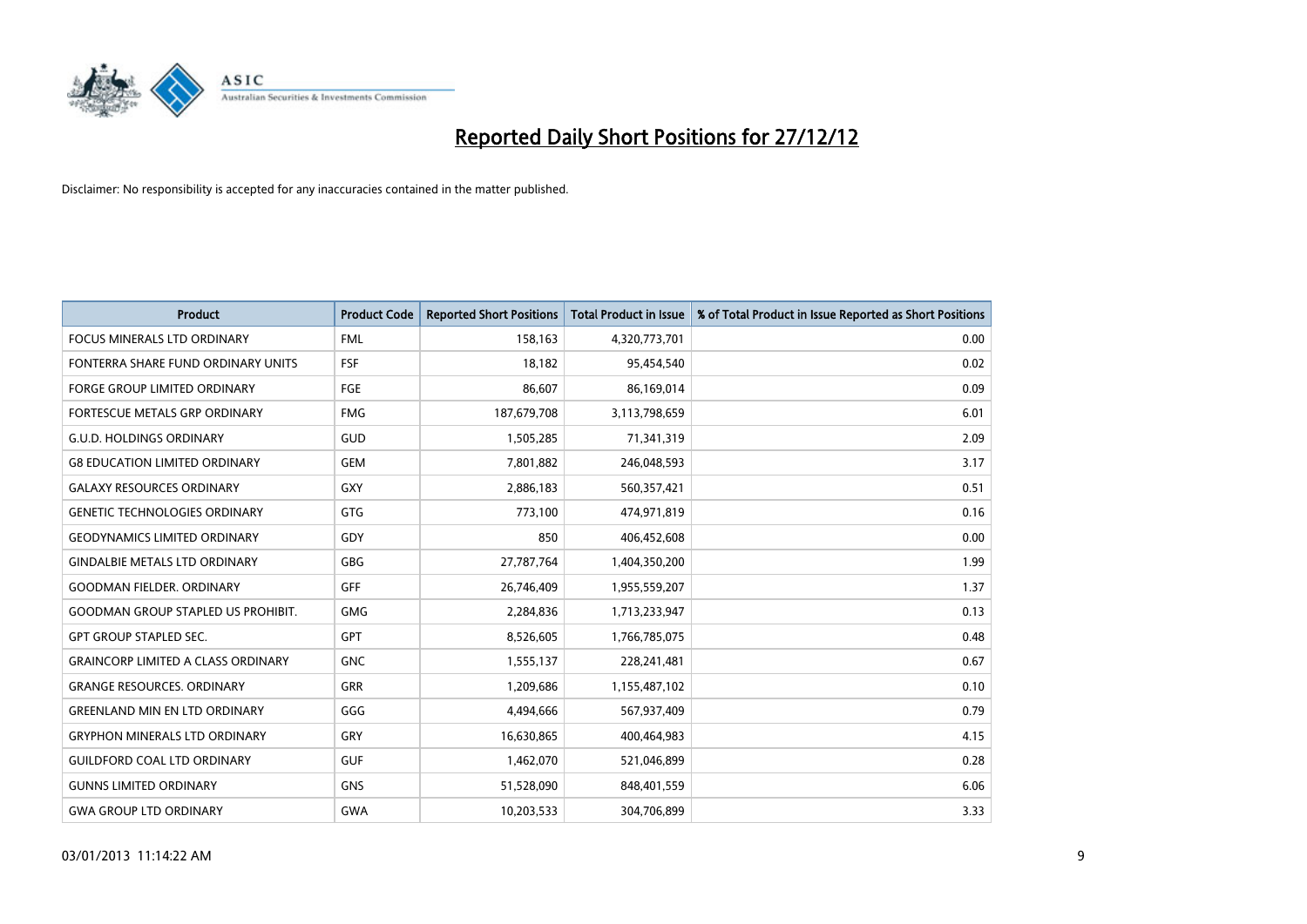

| <b>Product</b>                           | <b>Product Code</b> | <b>Reported Short Positions</b> | <b>Total Product in Issue</b> | % of Total Product in Issue Reported as Short Positions |
|------------------------------------------|---------------------|---------------------------------|-------------------------------|---------------------------------------------------------|
| <b>HARVEY NORMAN ORDINARY</b>            | <b>HVN</b>          | 120,122,097                     | 1,062,316,784                 | 11.32                                                   |
| HASTIE GROUP LIMITED ORDINARY            | <b>HST</b>          | 233,914                         | 137,353,504                   | 0.17                                                    |
| <b>HENDERSON GROUP CDI 1:1</b>           | <b>HGG</b>          | 1,474,302                       | 709,662,473                   | 0.20                                                    |
| HFA HOLDINGS LIMITED ORDINARY            | <b>HFA</b>          | 3,809                           | 117,332,831                   | 0.00                                                    |
| HILLGROVE RES LTD ORDINARY               | <b>HGO</b>          | 3,410,553                       | 1,022,760,221                 | 0.33                                                    |
| HILLS HOLDINGS LTD ORDINARY              | <b>HIL</b>          | 3,227,480                       | 246,500,444                   | 1.29                                                    |
| HORIZON OIL LIMITED ORDINARY             | <b>HZN</b>          | 35,577,206                      | 1,130,811,515                 | 3.15                                                    |
| HOT CHILI LTD ORDINARY                   | <b>HCH</b>          | 997,524                         | 284,276,224                   | 0.35                                                    |
| ICON ENERGY LIMITED ORDINARY             | <b>ICN</b>          | 16,678                          | 533,391,210                   | 0.00                                                    |
| <b>IINET LIMITED ORDINARY</b>            | <b>IIN</b>          | 168,617                         | 161,238,847                   | 0.11                                                    |
| ILUKA RESOURCES ORDINARY                 | ILU                 | 65,149,385                      | 418,700,517                   | 15.55                                                   |
| <b>IMDEX LIMITED ORDINARY</b>            | <b>IMD</b>          | 933,417                         | 210,473,188                   | 0.44                                                    |
| <b>INCITEC PIVOT ORDINARY</b>            | IPL                 | 4,193,172                       | 1,628,730,107                 | 0.24                                                    |
| <b>INDEPENDENCE GROUP ORDINARY</b>       | <b>IGO</b>          | 4,896,486                       | 232,882,535                   | 2.09                                                    |
| INDOPHIL RESOURCES ORDINARY              | <b>IRN</b>          | 427,299                         | 1,203,146,194                 | 0.04                                                    |
| <b>INFIGEN ENERGY STAPLED SECURITIES</b> | <b>IFN</b>          | 3,379,604                       | 762,265,972                   | 0.44                                                    |
| <b>INSURANCE AUSTRALIA ORDINARY</b>      | IAG                 | 5,686,348                       | 2,079,034,021                 | 0.26                                                    |
| INTEGRA MINING LTD. ORDINARY             | <b>IGR</b>          | 398,262                         | 934,440,899                   | 0.04                                                    |
| <b>INTREPID MINES ORDINARY</b>           | <b>IAU</b>          | 10,934,174                      | 555,419,975                   | 1.95                                                    |
| INVESTA OFFICE FUND STAPLED SECURITIES   | <b>IOF</b>          | 3,332,128                       | 614,047,458                   | 0.54                                                    |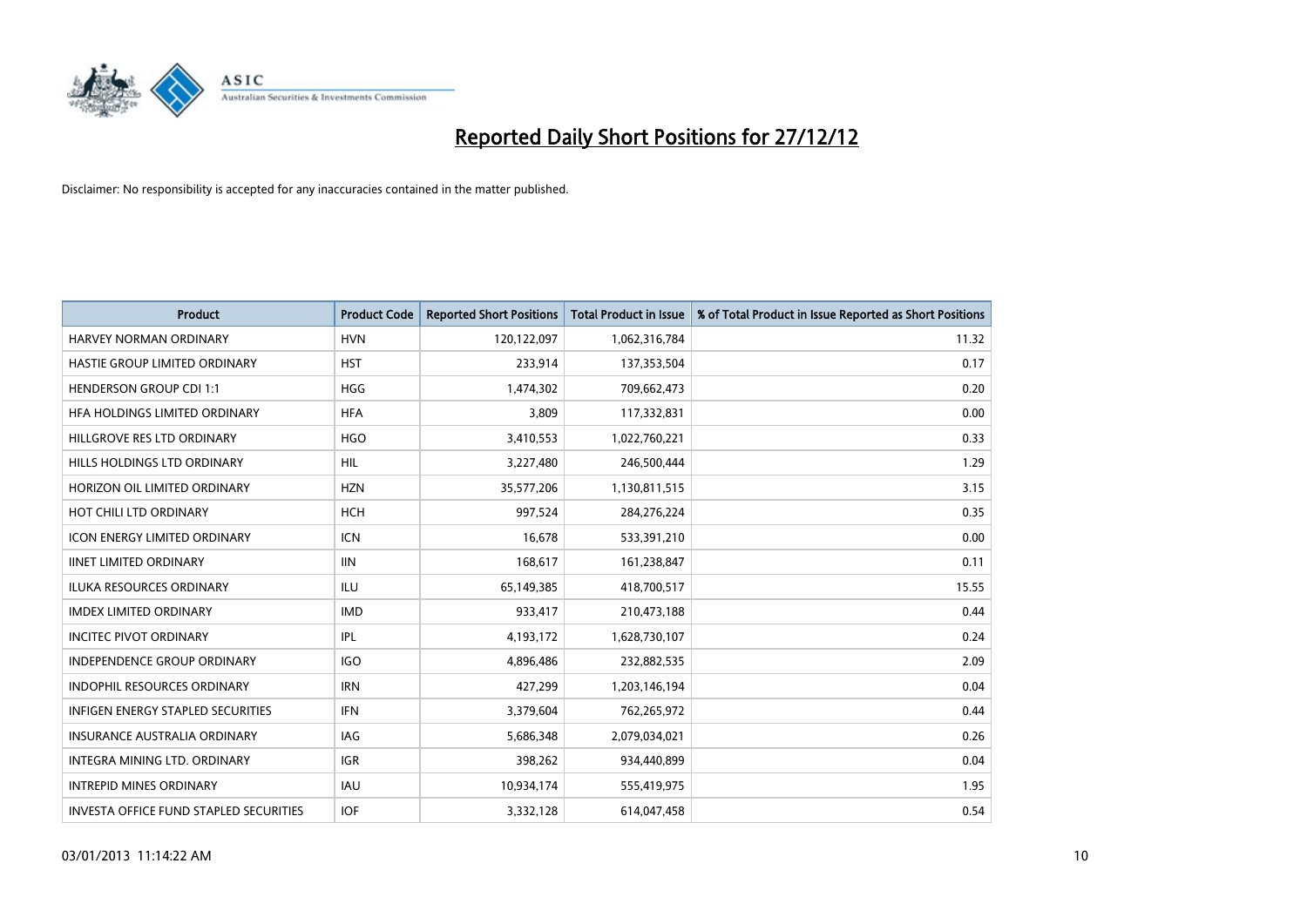

| <b>Product</b>                                  | <b>Product Code</b> | <b>Reported Short Positions</b> | <b>Total Product in Issue</b> | % of Total Product in Issue Reported as Short Positions |
|-------------------------------------------------|---------------------|---------------------------------|-------------------------------|---------------------------------------------------------|
| <b>INVOCARE LIMITED ORDINARY</b>                | <b>IVC</b>          | 3,328,535                       | 110,030,298                   | 3.01                                                    |
| ION LIMITED ORDINARY                            | <b>ION</b>          | 164,453                         | 256,365,105                   | 0.06                                                    |
| <b>IOOF HOLDINGS LTD ORDINARY</b>               | <b>IFL</b>          | 1,385,500                       | 229,794,395                   | 0.59                                                    |
| <b>IRESS LIMITED ORDINARY</b>                   | <b>IRE</b>          | 2,158,675                       | 128,620,231                   | 1.70                                                    |
| <b>IRON ORE HOLDINGS ORDINARY</b>               | <b>IOH</b>          | 39,352                          | 161,174,005                   | 0.02                                                    |
| <b>ISHARES MSCI EAFE CDI 1:1</b>                | <b>IVE</b>          | 7,473                           | 590,400,000                   | 0.00                                                    |
| ISHARES S&P ASIA 50 CDI 1:1                     | IAA                 | 4,562                           | 1,700,000                     | 0.27                                                    |
| ISHARES S&P EU 350 CDI 1:1                      | <b>IEU</b>          | 16,243                          | 50,800,000                    | 0.03                                                    |
| <b>IVANHOE AUSTRALIA ORDINARY</b>               | <b>IVA</b>          | 1,972,281                       | 714,483,151                   | 0.27                                                    |
| <b>JAMES HARDIE INDUST CHESS DEPOSITARY INT</b> | <b>IHX</b>          | 9,232,076                       | 440,917,727                   | 2.08                                                    |
| <b>IB HI-FI LIMITED ORDINARY</b>                | <b>IBH</b>          | 20,390,597                      | 98,850,643                    | 20.64                                                   |
| <b>JUPITER MINES ORDINARY</b>                   | <b>IMS</b>          | 1,672                           | 2,281,835,383                 | 0.00                                                    |
| KAGARA LTD ORDINARY                             | KZL                 | 3,034,733                       | 798,953,117                   | 0.36                                                    |
| KANGAROO RES LTD ORDINARY                       | <b>KRL</b>          | 191,687                         | 3,434,430,012                 | 0.01                                                    |
| KAROON GAS AUSTRALIA ORDINARY                   | <b>KAR</b>          | 174,878                         | 221,420,769                   | 0.07                                                    |
| KATHMANDU HOLD LTD ORDINARY                     | <b>KMD</b>          | 653,010                         | 200,215,894                   | 0.33                                                    |
| <b>KBL MINING LIMITED ORDINARY</b>              | <b>KBL</b>          | 1,820                           | 293,535,629                   | 0.00                                                    |
| KENTOR GOLD LIMITED ORDINARY                    | KGL                 | 275                             | 140,040,563                   | 0.00                                                    |
| KINGSGATE CONSOLID. ORDINARY                    | <b>KCN</b>          | 8,091,862                       | 151,828,173                   | 5.33                                                    |
| KINGSROSE MINING LTD ORDINARY                   | <b>KRM</b>          | 40,162                          | 291,261,517                   | 0.01                                                    |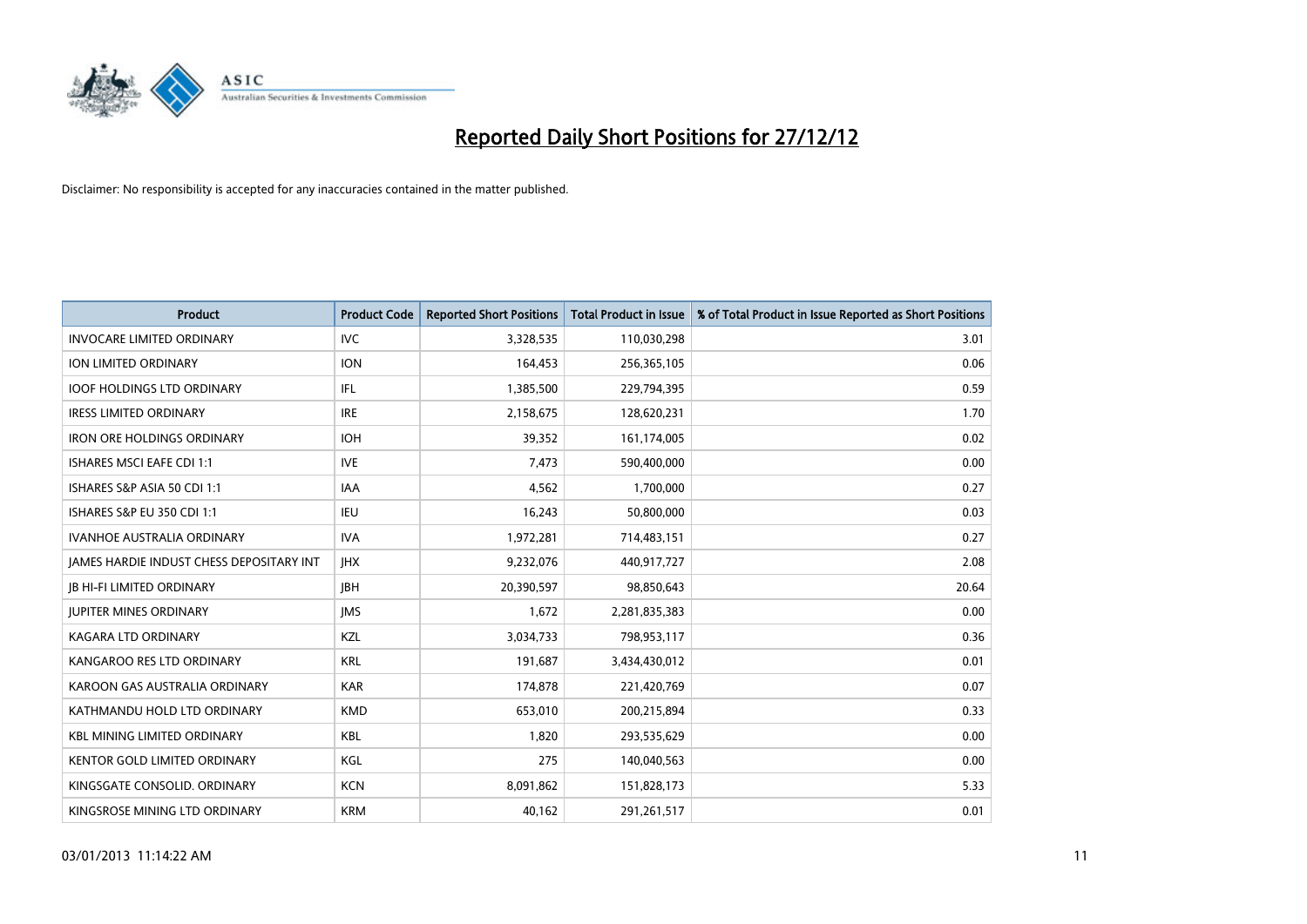

| <b>Product</b>                        | <b>Product Code</b> | <b>Reported Short Positions</b> | <b>Total Product in Issue</b> | % of Total Product in Issue Reported as Short Positions |
|---------------------------------------|---------------------|---------------------------------|-------------------------------|---------------------------------------------------------|
| LEIGHTON HOLDINGS ORDINARY            | LEI                 | 8,598,721                       | 337,164,188                   | 2.54                                                    |
| LEND LEASE GROUP UNIT/ORD STAPLED     | LLC                 | 5,241,115                       | 574,351,883                   | 0.90                                                    |
| LINC ENERGY LTD ORDINARY              | <b>LNC</b>          | 28,710,365                      | 504,487,631                   | 5.69                                                    |
| LIQUEFIED NATURAL ORDINARY            | LNG                 | 272,800                         | 267,699,015                   | 0.10                                                    |
| LYCOPODIUM LIMITED ORDINARY           | LYL                 | 602                             | 38,755,103                    | 0.00                                                    |
| LYNAS CORPORATION ORDINARY            | <b>LYC</b>          | 129,208,391                     | 1,960,801,292                 | 6.58                                                    |
| M2 TELECOMMUNICATION ORDINARY         | <b>MTU</b>          | 6,608,736                       | 157,976,251                   | 4.16                                                    |
| MACA LIMITED ORDINARY                 | <b>MLD</b>          | 889,598                         | 150,000,000                   | 0.59                                                    |
| <b>MACMAHON HOLDINGS ORDINARY</b>     | <b>MAH</b>          | 18,850,278                      | 1,020,539,461                 | 1.84                                                    |
| MACO ATLAS ROADS GRP ORDINARY STAPLED | <b>MOA</b>          | 4,885,260                       | 478,531,436                   | 1.01                                                    |
| MACQUARIE GROUP LTD ORDINARY          | MQG                 | 6,107,213                       | 339,178,329                   | 1.77                                                    |
| <b>MARENGO MINING ORDINARY</b>        | <b>MGO</b>          | 26,950                          | 1,137,870,521                 | 0.00                                                    |
| <b>MATRIX C &amp; E LTD ORDINARY</b>  | <b>MCE</b>          | 4,060,651                       | 94,555,428                    | 4.30                                                    |
| <b>MAVERICK DRILLING ORDINARY</b>     | <b>MAD</b>          | 10,379,061                      | 452,726,751                   | 2.29                                                    |
| MAYNE PHARMA LTD ORDINARY             | <b>MYX</b>          | 1,092,600                       | 545,527,413                   | 0.20                                                    |
| MCMILLAN SHAKESPEARE ORDINARY         | <b>MMS</b>          | 855,808                         | 74,523,965                    | 1.14                                                    |
| MEDUSA MINING LTD ORDINARY            | <b>MML</b>          | 2,563,113                       | 188,903,911                   | 1.38                                                    |
| MELBOURNE IT LIMITED ORDINARY         | <b>MLB</b>          | 493,100                         | 82,451,363                    | 0.60                                                    |
| MEO AUSTRALIA LTD ORDINARY            | <b>MEO</b>          | 11,213                          | 627,264,587                   | 0.00                                                    |
| <b>MERMAID MARINE ORDINARY</b>        | <b>MRM</b>          | 1,191,608                       | 223,832,900                   | 0.54                                                    |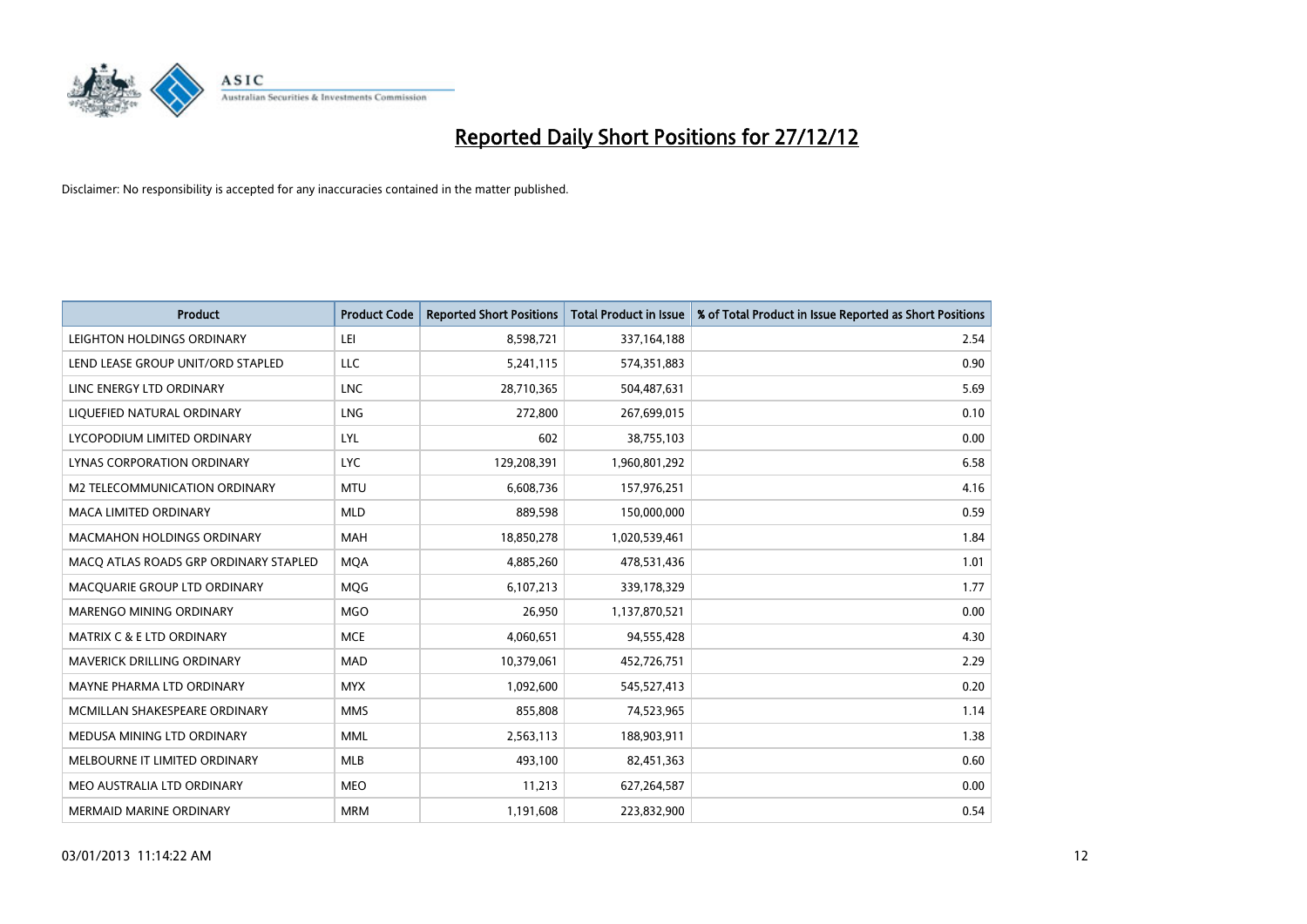

| <b>Product</b>                       | <b>Product Code</b> | <b>Reported Short Positions</b> | <b>Total Product in Issue</b> | % of Total Product in Issue Reported as Short Positions |
|--------------------------------------|---------------------|---------------------------------|-------------------------------|---------------------------------------------------------|
| MESOBLAST LIMITED ORDINARY           | <b>MSB</b>          | 15,353,753                      | 287,132,832                   | 5.36                                                    |
| METALS X LIMITED ORDINARY            | <b>MLX</b>          | 4,702,150                       | 1,651,766,110                 | 0.28                                                    |
| <b>METCASH LIMITED ORDINARY</b>      | <b>MTS</b>          | 92,622,855                      | 880,704,786                   | 10.50                                                   |
| METMINCO LIMITED ORDINARY            | <b>MNC</b>          | 63,869                          | 1,749,543,023                 | 0.00                                                    |
| MICLYN EXP OFFSHR ORDINARY           | <b>MIO</b>          | 149.605                         | 278,639,188                   | 0.05                                                    |
| <b>MILTON CORPORATION ORDINARY</b>   | <b>MLT</b>          | 12,800                          | 121,625,655                   | 0.01                                                    |
| MINCOR RESOURCES NL ORDINARY         | <b>MCR</b>          | 2,267,977                       | 188,208,274                   | 1.20                                                    |
| MINERAL DEPOSITS ORDINARY            | <b>MDL</b>          | 397,862                         | 83,538,786                    | 0.48                                                    |
| MINERAL RESOURCES. ORDINARY          | <b>MIN</b>          | 3,826,424                       | 185,333,269                   | 2.08                                                    |
| MIRABELA NICKEL LTD ORDINARY         | <b>MBN</b>          | 7,645,075                       | 876,582,736                   | 0.87                                                    |
| MIRVAC GROUP STAPLED SECURITIES      | <b>MGR</b>          | 5,010,590                       | 3,425,587,451                 | 0.13                                                    |
| <b>MOLOPO ENERGY LTD ORDINARY</b>    | <b>MPO</b>          | 657,516                         | 245,849,711                   | 0.26                                                    |
| <b>MONADELPHOUS GROUP ORDINARY</b>   | <b>MND</b>          | 6,881,988                       | 90,663,543                    | 7.61                                                    |
| MORTGAGE CHOICE LTD ORDINARY         | <b>MOC</b>          | 2,406,480                       | 123,431,282                   | 1.96                                                    |
| <b>MOUNT GIBSON IRON ORDINARY</b>    | <b>MGX</b>          | 4,133,801                       | 1,090,584,232                 | 0.37                                                    |
| MULTIPLEX SITES SITES                | <b>MXUPA</b>        | 554                             | 4,500,000                     | 0.01                                                    |
| <b>MURCHISON METALS LTD ORDINARY</b> | <b>MMX</b>          | 6,139,265                       | 450,427,346                   | 1.36                                                    |
| MYER HOLDINGS LTD ORDINARY           | <b>MYR</b>          | 81,576,022                      | 583,384,551                   | 13.99                                                   |
| <b>MYSTATE LIMITED ORDINARY</b>      | <b>MYS</b>          | 19,725                          | 87,117,374                    | 0.02                                                    |
| NATIONAL AUST. BANK ORDINARY         | <b>NAB</b>          | 11,274,881                      | 2,322,079,163                 | 0.42                                                    |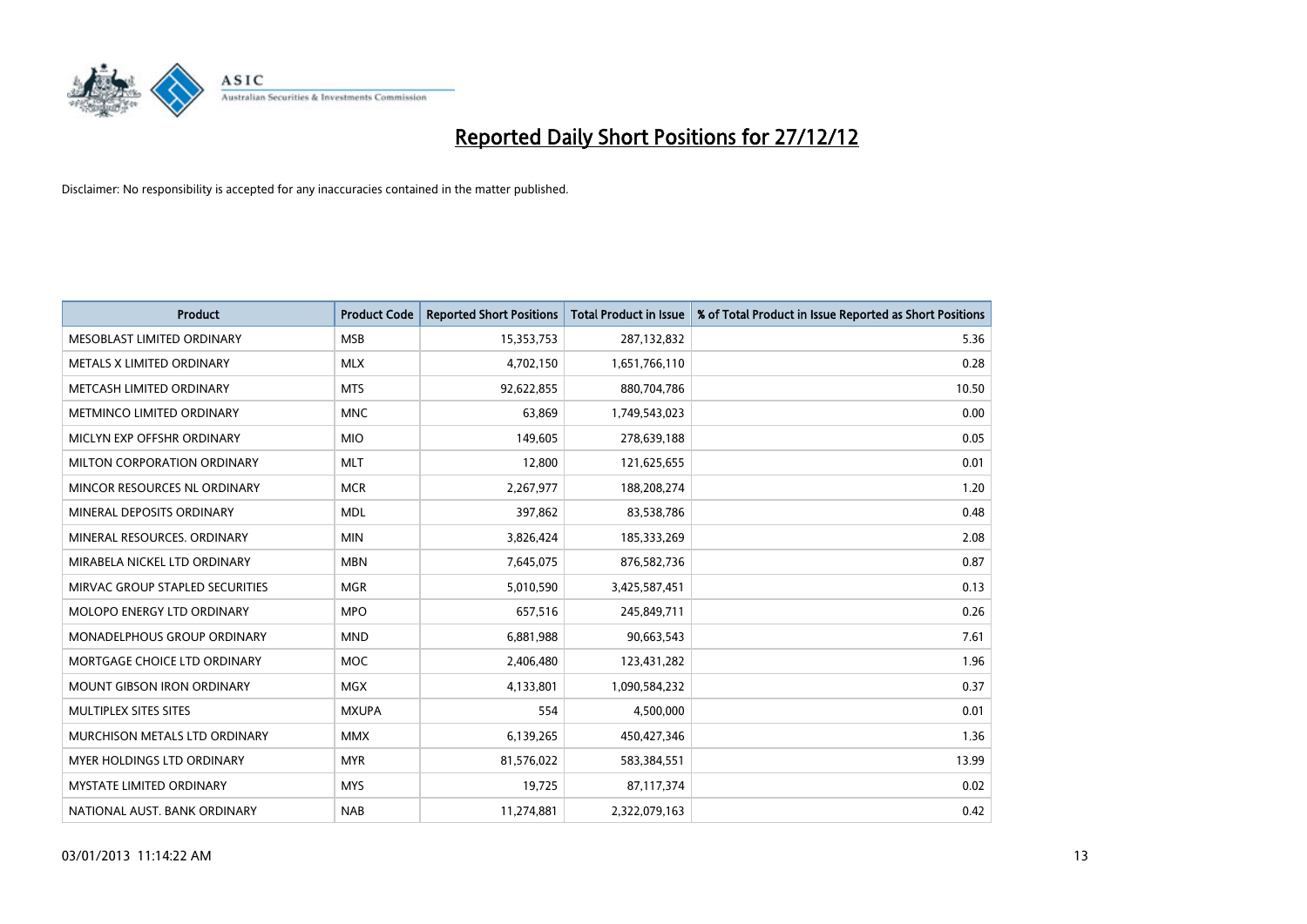

| <b>Product</b>                        | <b>Product Code</b> | <b>Reported Short Positions</b> | <b>Total Product in Issue</b> | % of Total Product in Issue Reported as Short Positions |
|---------------------------------------|---------------------|---------------------------------|-------------------------------|---------------------------------------------------------|
| NAVITAS LIMITED ORDINARY              | <b>NVT</b>          | 9,307,460                       | 375,367,918                   | 2.49                                                    |
| NEON ENERGY LIMITED ORDINARY          | <b>NEN</b>          | 3,452,958                       | 549,844,091                   | 0.63                                                    |
| NEPTUNE MARINE ORDINARY               | <b>NMS</b>          | 60                              | 1,843,891,566                 | 0.00                                                    |
| NEW HOPE CORPORATION ORDINARY         | <b>NHC</b>          | 2,422,443                       | 830,563,352                   | 0.30                                                    |
| NEWCREST MINING ORDINARY              | <b>NCM</b>          | 1,914,847                       | 765,906,839                   | 0.23                                                    |
| NEWS CORP A NON-VOTING CDI            | <b>NWSLV</b>        | 2,986,065                       | 1,537,121,408                 | 0.19                                                    |
| NEWS CORP B VOTING CDI                | <b>NWS</b>          | 1,700,869                       | 798,520,953                   | 0.20                                                    |
| NEWSAT LIMITED ORDINARY               | <b>NWT</b>          | 58,617                          | 233,052,157                   | 0.03                                                    |
| NEXTDC LIMITED ORDINARY               | <b>NXT</b>          | 3,714,537                       | 172,602,288                   | 2.14                                                    |
| NEXUS ENERGY LIMITED ORDINARY         | <b>NXS</b>          | 7,959,282                       | 1,329,821,159                 | 0.60                                                    |
| NIDO PETROLEUM ORDINARY               | <b>NDO</b>          | 105,313                         | 1,599,454,290                 | 0.01                                                    |
| NOBLE MINERAL RES ORDINARY            | <b>NMG</b>          | 3,082,425                       | 666,397,952                   | 0.47                                                    |
| NORFOLK GROUP ORDINARY                | <b>NFK</b>          | 50                              | 158,890,730                   | 0.00                                                    |
| NORTHERN IRON LTD ORDINARY            | <b>NFE</b>          | 3,320,061                       | 484,405,314                   | 0.70                                                    |
| NORTHERN STAR ORDINARY                | <b>NST</b>          | 4,438,850                       | 424,218,168                   | 1.04                                                    |
| NRW HOLDINGS LIMITED ORDINARY         | <b>NWH</b>          | 2,527,071                       | 278,888,011                   | 0.91                                                    |
| NUFARM LIMITED ORDINARY               | <b>NUF</b>          | 5,979,462                       | 262,721,422                   | 2.27                                                    |
| OAKTON LIMITED ORDINARY               | <b>OKN</b>          | 13,249                          | 91,721,874                    | 0.01                                                    |
| OCEANAGOLD CORP. CHESS DEPOSITARY INT | <b>OGC</b>          | 2,236,743                       | 293,278,752                   | 0.76                                                    |
| OIL SEARCH LTD ORDINARY               | OSH                 | 3,177,828                       | 1,334,756,742                 | 0.21                                                    |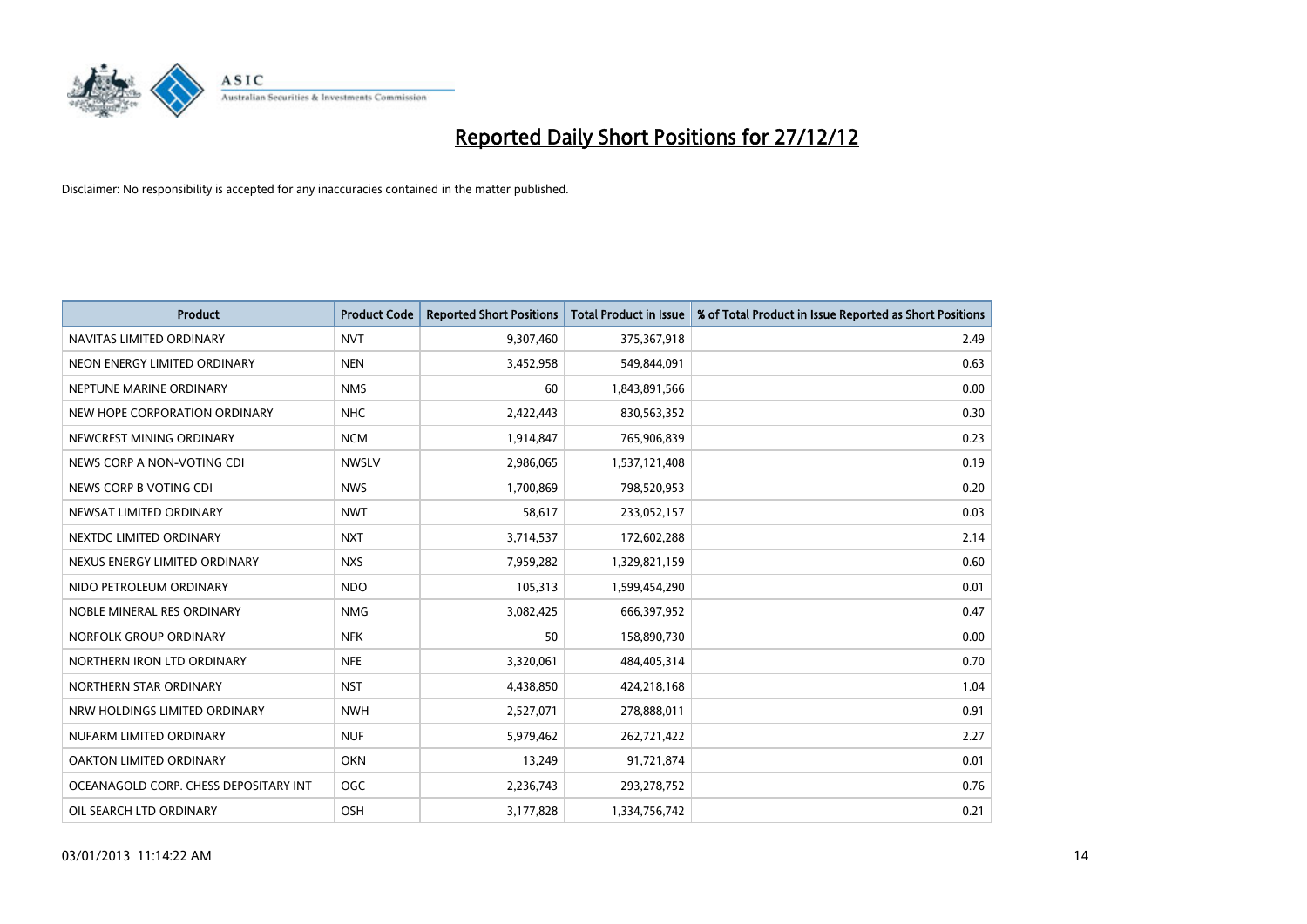

| <b>Product</b>               | <b>Product Code</b> | <b>Reported Short Positions</b> | <b>Total Product in Issue</b> | % of Total Product in Issue Reported as Short Positions |
|------------------------------|---------------------|---------------------------------|-------------------------------|---------------------------------------------------------|
| OM HOLDINGS LIMITED ORDINARY | OMH                 | 3,989,179                       | 673,423,337                   | 0.59                                                    |
| ORICA LIMITED ORDINARY       | ORI                 | 3,337,267                       | 366,686,516                   | 0.88                                                    |
| ORIGIN ENERGY ORDINARY       | <b>ORG</b>          | 17, 161, 307                    | 1,093,901,077                 | 1.54                                                    |
| OROCOBRE LIMITED ORDINARY    | <b>ORE</b>          | 67,523                          | 117,745,140                   | 0.05                                                    |
| OROTONGROUP LIMITED ORDINARY | ORL                 | 42,116                          | 40,880,902                    | 0.10                                                    |
| ORPHEUS ENERGY LTD ORDINARY  | <b>OEG</b>          | 67,200                          | 130,475,919                   | 0.05                                                    |
| OZ MINERALS ORDINARY         | OZL                 | 4,817,532                       | 303,470,022                   | 1.58                                                    |
| PACIFIC BRANDS ORDINARY      | <b>PBG</b>          | 10,756,659                      | 912,915,695                   | 1.17                                                    |
| PALADIN ENERGY LTD ORDINARY  | <b>PDN</b>          | 82,981,269                      | 836,825,651                   | 9.90                                                    |
| PANAUST LIMITED ORDINARY     | PNA                 | 4,375,090                       | 605,962,322                   | 0.72                                                    |
| PANCONTINENTAL OIL ORDINARY  | PCL                 | 82,361                          | 1,150,994,096                 | 0.01                                                    |
| PANORAMIC RESOURCES ORDINARY | PAN                 | 1,295,503                       | 256,058,555                   | 0.50                                                    |
| PAPERLINX LIMITED ORDINARY   | <b>PPX</b>          | 68,231                          | 609,280,761                   | 0.01                                                    |
| PAPILLON RES LTD ORDINARY    | <b>PIR</b>          | 2,696,109                       | 268,269,982                   | 1.00                                                    |
| PATTIES FOODS LTD ORDINARY   | <b>PFL</b>          | 100,000                         | 139,065,639                   | 0.07                                                    |
| PEET LIMITED ORDINARY        | <b>PPC</b>          | 4,060,984                       | 321,013,141                   | 1.27                                                    |
| PERILYA LIMITED ORDINARY     | PEM                 | 514                             | 769,316,426                   | 0.00                                                    |
| PERPETUAL LIMITED ORDINARY   | <b>PPT</b>          | 2,109,616                       | 41,980,678                    | 5.03                                                    |
| PERSEUS MINING LTD ORDINARY  | PRU                 | 14,209,480                      | 457,962,088                   | 3.09                                                    |
| PHARMAXIS LTD ORDINARY       | <b>PXS</b>          | 6,784,644                       | 308,543,389                   | 2.19                                                    |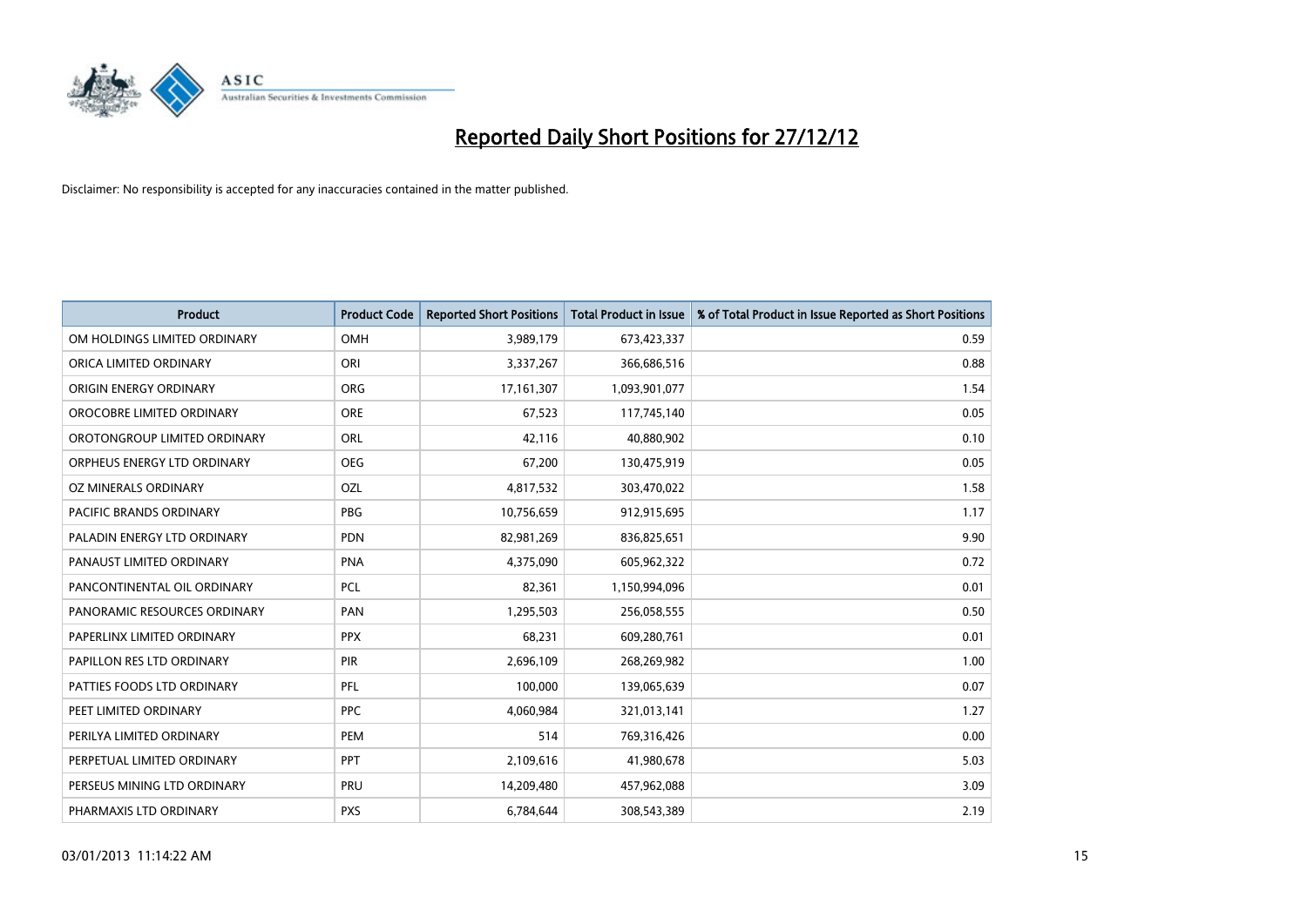

| <b>Product</b>                    | <b>Product Code</b> | <b>Reported Short Positions</b> | <b>Total Product in Issue</b> | % of Total Product in Issue Reported as Short Positions |
|-----------------------------------|---------------------|---------------------------------|-------------------------------|---------------------------------------------------------|
| PLATINUM ASSET ORDINARY           | <b>PTM</b>          | 12,894,629                      | 561,347,878                   | 2.27                                                    |
| PLATINUM AUSTRALIA ORDINARY       | <b>PLA</b>          | 836,127                         | 504,968,043                   | 0.16                                                    |
| PMP LIMITED ORDINARY              | <b>PMP</b>          | 206,144                         | 323,781,124                   | 0.06                                                    |
| PRANA BIOTECHNOLOGY ORDINARY      | PBT                 | 73,000                          | 340,689,928                   | 0.02                                                    |
| PREMIER INVESTMENTS ORDINARY      | <b>PMV</b>          | 1,114,444                       | 155,260,478                   | 0.72                                                    |
| PRIMA BIOMED LTD ORDINARY         | <b>PRR</b>          | 6,288,810                       | 1,066,063,388                 | 0.59                                                    |
| PRIMARY HEALTH CARE ORDINARY      | <b>PRY</b>          | 27,513,162                      | 502,983,554                   | 5.46                                                    |
| PRIME MEDIA GRP LTD ORDINARY      | PRT                 | 67,441                          | 366,330,303                   | 0.02                                                    |
| PRIMEAG AUSTRALIA ORDINARY        | PAG                 | 2,151                           | 266,394,444                   | 0.00                                                    |
| PROGRAMMED ORDINARY               | <b>PRG</b>          | 227,265                         | 118,177,001                   | 0.20                                                    |
| <b>PSIVIDA CORP CDI 1:1</b>       | <b>PVA</b>          | 50,000                          | 8,941,306                     | 0.56                                                    |
| PURA VIDA ENERGY NL ORDINARY      | <b>PVD</b>          | 157,040                         | 59,769,584                    | 0.26                                                    |
| <b>QANTAS AIRWAYS ORDINARY</b>    | QAN                 | 15,674,298                      | 2,265,123,620                 | 0.69                                                    |
| OBE INSURANCE GROUP ORDINARY      | <b>OBE</b>          | 62,095,138                      | 1,196,747,582                 | 5.13                                                    |
| ORXPHARMA LTD ORDINARY            | <b>QRX</b>          | 130,762                         | 144,617,206                   | 0.09                                                    |
| <b>QUBE HOLDINGS LTD ORDINARY</b> | <b>QUB</b>          | 10,524,631                      | 926,489,845                   | 1.13                                                    |
| RAMELIUS RESOURCES ORDINARY       | <b>RMS</b>          | 4,796,379                       | 337,296,949                   | 1.42                                                    |
| RAMSAY HEALTH CARE ORDINARY       | <b>RHC</b>          | 2,512,531                       | 202,081,252                   | 1.25                                                    |
| <b>RCR TOMLINSON ORDINARY</b>     | <b>RCR</b>          | 168,751                         | 132,431,265                   | 0.13                                                    |
| <b>REA GROUP ORDINARY</b>         | <b>REA</b>          | 95.403                          | 131,714,699                   | 0.07                                                    |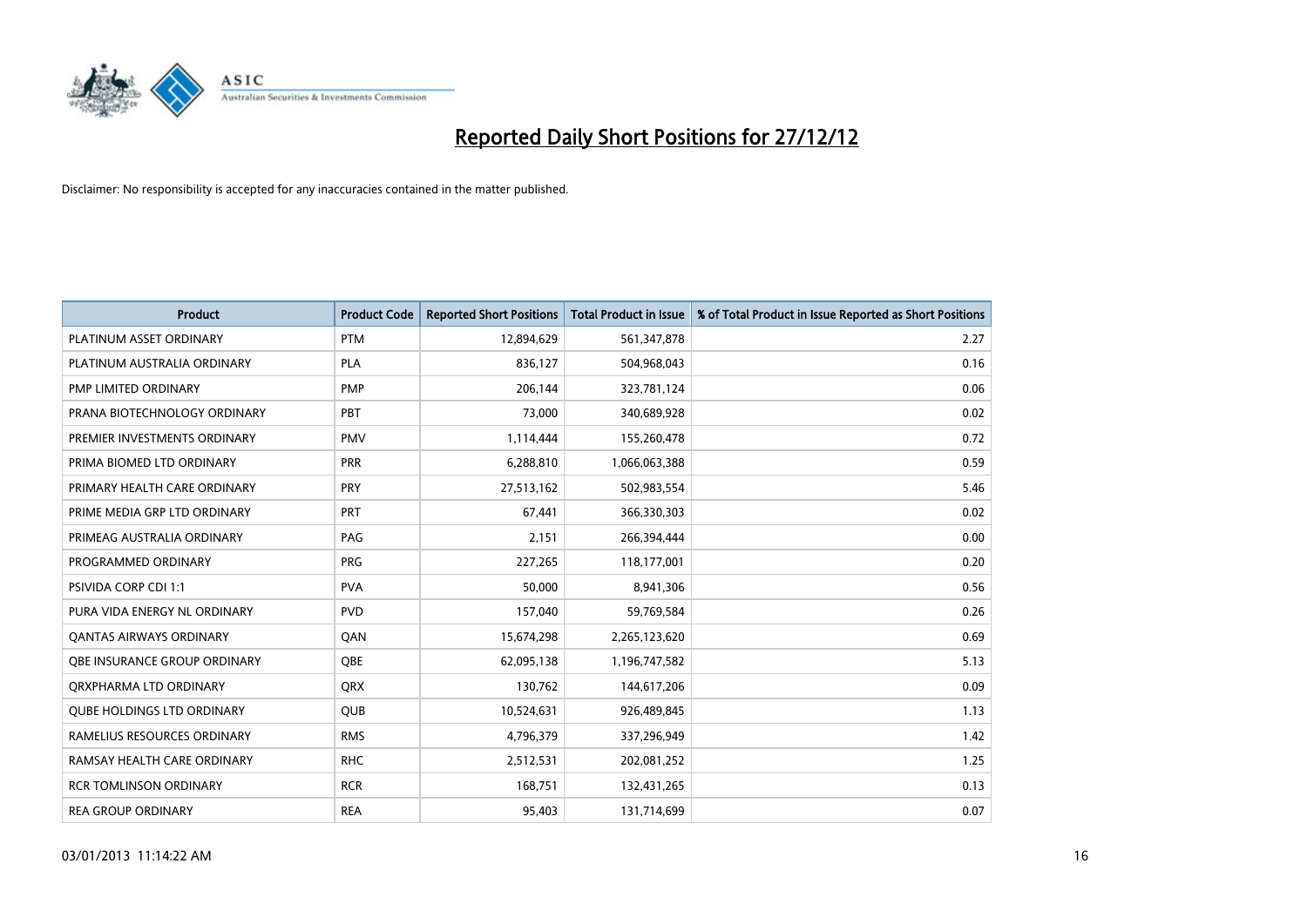

| <b>Product</b>                      | <b>Product Code</b> | <b>Reported Short Positions</b> | <b>Total Product in Issue</b> | % of Total Product in Issue Reported as Short Positions |
|-------------------------------------|---------------------|---------------------------------|-------------------------------|---------------------------------------------------------|
| <b>RECKON LIMITED ORDINARY</b>      | <b>RKN</b>          | 451,000                         | 129,488,015                   | 0.35                                                    |
| <b>RED 5 LIMITED ORDINARY</b>       | <b>RED</b>          | 1,890,390                       | 135,488,008                   | 1.40                                                    |
| <b>RED FORK ENERGY ORDINARY</b>     | <b>RFE</b>          | 3,229,557                       | 384,951,719                   | 0.83                                                    |
| REDBANK ENERGY LTD ORDINARY         | AEJ                 | 13                              | 786,287                       | 0.00                                                    |
| REDFLEX HOLDINGS ORDINARY           | <b>RDF</b>          | 2,820                           | 110,762,310                   | 0.00                                                    |
| REECE AUSTRALIA LTD. ORDINARY       | <b>REH</b>          | 10,463                          | 99,600,000                    | 0.01                                                    |
| <b>REGIS RESOURCES ORDINARY</b>     | <b>RRL</b>          | 2,853,784                       | 473,972,396                   | 0.59                                                    |
| RESMED INC CDI 10:1                 | <b>RMD</b>          | 2,765,398                       | 1,556,242,300                 | 0.16                                                    |
| <b>RESOLUTE MINING ORDINARY</b>     | <b>RSG</b>          | 2,222,142                       | 643,094,224                   | 0.33                                                    |
| <b>RESOURCE GENERATION ORDINARY</b> | <b>RES</b>          | 173                             | 263,345,652                   | 0.00                                                    |
| RETAIL FOOD GROUP ORDINARY          | <b>RFG</b>          | 153,755                         | 127,696,060                   | 0.12                                                    |
| REVERSE CORP LIMITED ORDINARY       | <b>REF</b>          | 100                             | 92,382,175                    | 0.00                                                    |
| REX MINERALS LIMITED ORDINARY       | <b>RXM</b>          | 2,043,741                       | 188,907,284                   | 1.07                                                    |
| <b>RHG LIMITED ORDINARY</b>         | <b>RHG</b>          | 298,619                         | 308,483,177                   | 0.10                                                    |
| <b>RIALTO ENERGY ORDINARY</b>       | <b>RIA</b>          | 41                              | 672,259,992                   | 0.00                                                    |
| RIO TINTO LIMITED ORDINARY          | <b>RIO</b>          | 9,492,986                       | 435,758,720                   | 2.19                                                    |
| ROC OIL COMPANY ORDINARY            | <b>ROC</b>          | 1,268,298                       | 683,235,552                   | 0.18                                                    |
| RURALCO HOLDINGS ORDINARY           | <b>RHL</b>          | 12,000                          | 55,019,284                    | 0.02                                                    |
| SAI GLOBAL LIMITED ORDINARY         | SAI                 | 5,632,081                       | 206,817,132                   | 2.71                                                    |
| SALMAT LIMITED ORDINARY             | <b>SLM</b>          | 489,268                         | 159,812,799                   | 0.31                                                    |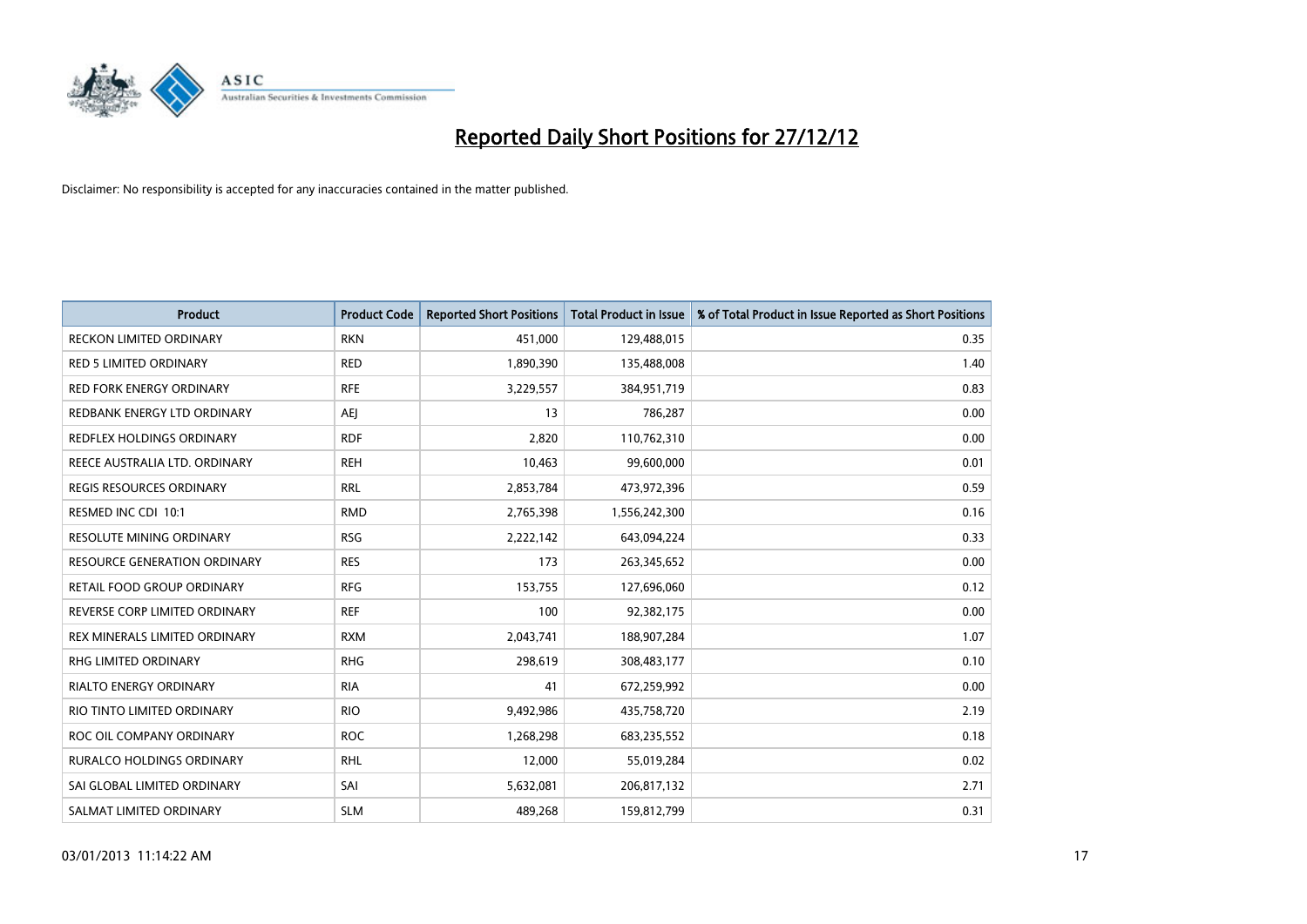

| <b>Product</b>                               | <b>Product Code</b> | <b>Reported Short Positions</b> | <b>Total Product in Issue</b> | % of Total Product in Issue Reported as Short Positions |
|----------------------------------------------|---------------------|---------------------------------|-------------------------------|---------------------------------------------------------|
| SAMSON OIL & GAS LTD ORDINARY                | <b>SSN</b>          | 5,832,064                       | 1,865,384,154                 | 0.31                                                    |
| SANDFIRE RESOURCES ORDINARY                  | <b>SFR</b>          | 1,816,464                       | 153,524,301                   | 1.20                                                    |
| <b>SANTOS LTD ORDINARY</b>                   | <b>STO</b>          | 3,645,462                       | 958,870,979                   | 0.37                                                    |
| SARACEN MINERAL ORDINARY                     | <b>SAR</b>          | 6,825,887                       | 595,035,606                   | 1.15                                                    |
| <b>SCA PROPERTY GROUP STAPLED SECURITIES</b> | SCP                 | 8,083,676                       | 585,455,114                   | 1.37                                                    |
| SEDGMAN LIMITED ORDINARY                     | <b>SDM</b>          | 566,525                         | 217,623,797                   | 0.26                                                    |
| SEEK LIMITED ORDINARY                        | <b>SEK</b>          | 13,566,110                      | 337,101,307                   | 4.03                                                    |
| SENEX ENERGY LIMITED ORDINARY                | SXY                 | 2,582,805                       | 1,140,194,837                 | 0.22                                                    |
| SERVCORP LIMITED ORDINARY                    | SRV                 | 94                              | 98,432,275                    | 0.00                                                    |
| SERVICE STREAM ORDINARY                      | <b>SSM</b>          | 5,018                           | 283,418,867                   | 0.00                                                    |
| SEVEN GROUP HOLDINGS ORDINARY                | <b>SVW</b>          | 3,151,110                       | 307,410,281                   | 1.02                                                    |
| SEVEN WEST MEDIA LTD ORDINARY                | <b>SWM</b>          | 20,091,562                      | 999,160,872                   | 2.00                                                    |
| SIGMA PHARMACEUTICAL ORDINARY                | <b>SIP</b>          | 7,350,037                       | 1,173,298,140                 | 0.63                                                    |
| SILEX SYSTEMS ORDINARY                       | <b>SLX</b>          | 984.236                         | 170,232,464                   | 0.58                                                    |
| SILVER LAKE RESOURCE ORDINARY                | <b>SLR</b>          | 20,069,039                      | 225,493,476                   | 8.90                                                    |
| SIMS METAL MGMT LTD ORDINARY                 | SGM                 | 7,577,281                       | 204,296,106                   | 3.71                                                    |
| SINGAPORE TELECOMM. CHESS DEPOSITARY INT     | <b>SGT</b>          | 3,634,346                       | 138,645,546                   | 2.62                                                    |
| SIRIUS RESOURCES NL ORDINARY                 | <b>SIR</b>          | 33,000                          | 217,177,086                   | 0.02                                                    |
| SIRTEX MEDICAL ORDINARY                      | <b>SRX</b>          | 347,157                         | 55,768,136                    | 0.61                                                    |
| SKILLED GROUP LTD ORDINARY                   | <b>SKE</b>          | 6,079,107                       | 233,487,276                   | 2.60                                                    |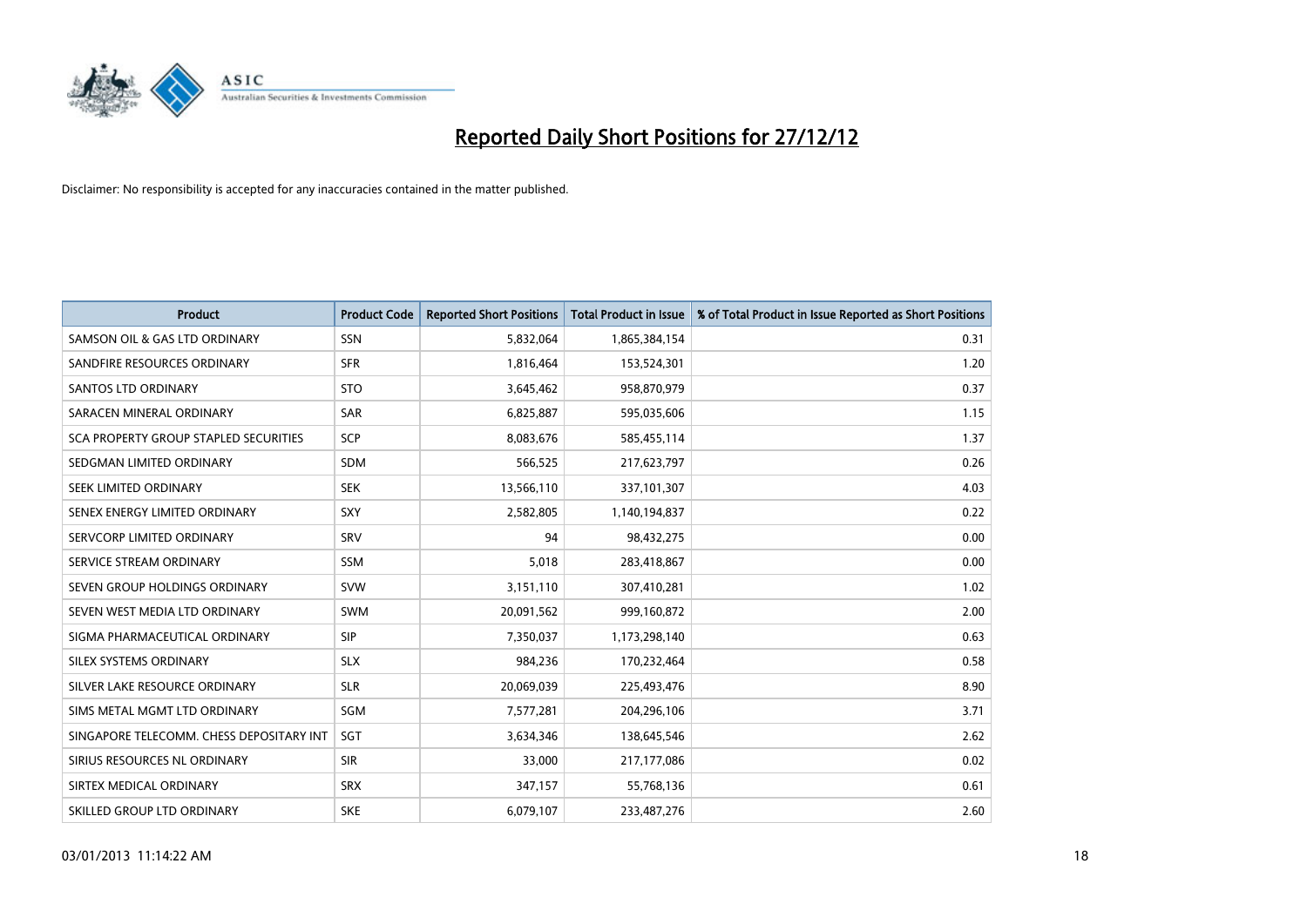

| <b>Product</b>                           | <b>Product Code</b> | <b>Reported Short Positions</b> | <b>Total Product in Issue</b> | % of Total Product in Issue Reported as Short Positions |
|------------------------------------------|---------------------|---------------------------------|-------------------------------|---------------------------------------------------------|
| SKYCITY ENT GRP LTD ORDINARY             | <b>SKC</b>          | 88.413                          | 576,958,340                   | 0.02                                                    |
| SKYWEST AIRLINES LTD CDI 1:1             | <b>SXR</b>          | 141,175                         | 213,040,000                   | 0.07                                                    |
| <b>SLATER &amp; GORDON ORDINARY</b>      | <b>SGH</b>          | 29,578                          | 170,537,215                   | 0.02                                                    |
| SMS MANAGEMENT. ORDINARY                 | <b>SMX</b>          | 1,202,697                       | 69,378,477                    | 1.74                                                    |
| SONIC HEALTHCARE ORDINARY                | <b>SHL</b>          | 5,447,950                       | 396,025,681                   | 1.38                                                    |
| SOUL PATTINSON (W.H) ORDINARY            | SOL                 | 29.244                          | 239,395,320                   | 0.01                                                    |
| SOUTH BOULDER MINES ORDINARY             | <b>STB</b>          | 116,195                         | 127,952,826                   | 0.09                                                    |
| SP AUSNET STAPLED SECURITIES             | <b>SPN</b>          | 7,668,547                       | 3,367,543,113                 | 0.21                                                    |
| SPARK INFRASTRUCTURE STAPLED NOTE & UNIT | SKI                 | 33,937,391                      | 1,326,734,264                 | 2.55                                                    |
| SPDR 200 FUND ETF UNITS                  | <b>STW</b>          | 17,219                          | 48,359,567                    | 0.04                                                    |
| SPDRMSCIAUSELECTHDY ETF UNITS            | SYI                 | 7,374                           | 2,407,545                     | 0.31                                                    |
| SPECIALTY FASHION ORDINARY               | <b>SFH</b>          | 2,578,941                       | 192,236,121                   | 1.35                                                    |
| ST BARBARA LIMITED ORDINARY              | <b>SBM</b>          | 1,654,633                       | 488,074,077                   | 0.35                                                    |
| STANMORE COAL LTD ORDINARY               | <b>SMR</b>          | 32,870                          | 207,827,090                   | 0.02                                                    |
| STARPHARMA HOLDINGS ORDINARY             | SPL                 | 6,229,716                       | 283,640,060                   | 2.21                                                    |
| STHN CROSS MEDIA ORDINARY                | SXL                 | 19,119,928                      | 704,858,524                   | 2.72                                                    |
| STOCKLAND UNITS/ORD STAPLED              | <b>SGP</b>          | 21,443,450                      | 2,202,657,963                 | 0.97                                                    |
| STRAITS RES LTD. ORDINARY                | SRQ                 | 630,162                         | 1,164,150,159                 | 0.05                                                    |
| STW COMMUNICATIONS ORDINARY              | SGN                 | 81,380                          | 403,828,512                   | 0.02                                                    |
| SUNCORP GROUP LTD ORDINARY               | <b>SUN</b>          | 8,949,611                       | 1,286,600,980                 | 0.68                                                    |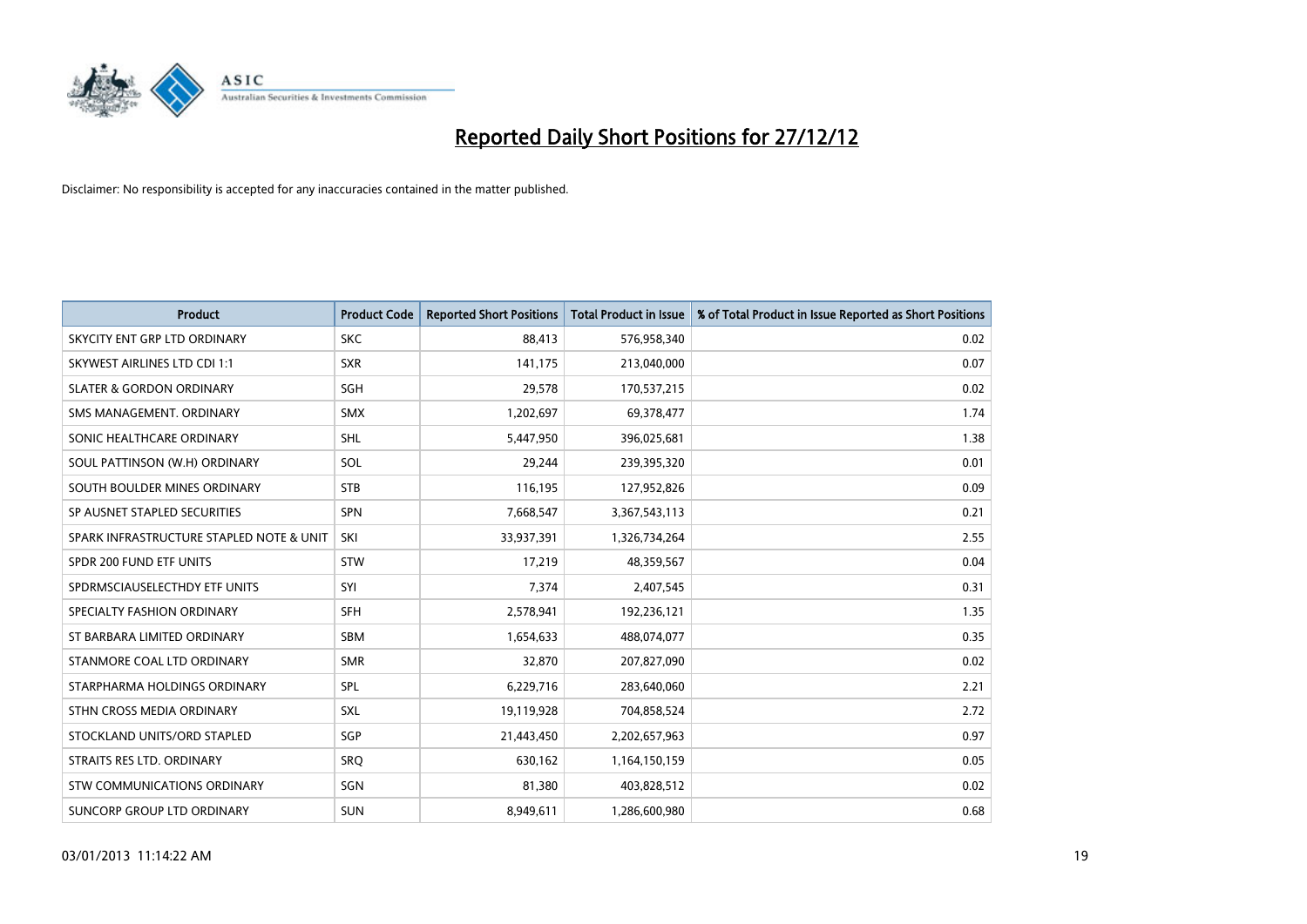

| <b>Product</b>                       | <b>Product Code</b> | <b>Reported Short Positions</b> | <b>Total Product in Issue</b> | % of Total Product in Issue Reported as Short Positions |
|--------------------------------------|---------------------|---------------------------------|-------------------------------|---------------------------------------------------------|
| SUNDANCE ENERGY ORDINARY             | <b>SEA</b>          | 2,259,960                       | 278,765,141                   | 0.82                                                    |
| SUNDANCE RESOURCES ORDINARY          | <b>SDL</b>          | 12,050,794                      | 3,066,227,034                 | 0.39                                                    |
| SUNLAND GROUP LTD ORDINARY           | <b>SDG</b>          | 118,391                         | 189,417,674                   | 0.06                                                    |
| SUPER RET REP LTD ORDINARY           | <b>SUL</b>          | 793,422                         | 196,382,811                   | 0.41                                                    |
| SYD AIRPORT STAPLED US PROHIBIT.     | <b>SYD</b>          | 11,076,972                      | 1,861,210,782                 | 0.59                                                    |
| SYRAH RESOURCES ORDINARY             | <b>SYR</b>          | 16,587                          | 133,869,590                   | 0.01                                                    |
| TABCORP HOLDINGS LTD ORDINARY        | <b>TAH</b>          | 14,282,176                      | 734,015,737                   | 1.95                                                    |
| TANAMI GOLD NL ORDINARY              | <b>TAM</b>          | 383,081                         | 261,132,677                   | 0.16                                                    |
| TAP OIL LIMITED ORDINARY             | <b>TAP</b>          | 451,792                         | 241,295,311                   | 0.18                                                    |
| TASSAL GROUP LIMITED ORDINARY        | <b>TGR</b>          | 76,217                          | 146,304,404                   | 0.05                                                    |
| <b>TATTS GROUP LTD ORDINARY</b>      | <b>TTS</b>          | 6,744,464                       | 1,385,200,190                 | 0.49                                                    |
| TECHNOLOGY ONE ORDINARY              | <b>TNE</b>          | 49,919                          | 306,620,955                   | 0.02                                                    |
| <b>TELECOM CORPORATION ORDINARY</b>  | <b>TEL</b>          | 10,244,208                      | 1,824,673,847                 | 0.57                                                    |
| <b>TELSTRA CORPORATION, ORDINARY</b> | <b>TLS</b>          | 22,909,953                      | 12,443,074,357                | 0.18                                                    |
| TEN NETWORK HOLDINGS ORDINARY        | <b>TEN</b>          | 124,889,559                     | 2,312,328,771                 | 5.38                                                    |
| TERANGA GOLD CORP CDI 1:1            | <b>TGZ</b>          | 202.335                         | 163,248,235                   | 0.12                                                    |
| TEXON PETROLEUM LTD ORDINARY         | <b>TXN</b>          | 70,615                          | 245,339,848                   | 0.03                                                    |
| THE REJECT SHOP ORDINARY             | <b>TRS</b>          | 2,570,194                       | 26,092,220                    | 9.85                                                    |
| THORN GROUP LIMITED ORDINARY         | <b>TGA</b>          | 3,937,905                       | 146,374,703                   | 2.69                                                    |
| TIGER RESOURCES ORDINARY             | <b>TGS</b>          | 2,357,721                       | 673,470,269                   | 0.35                                                    |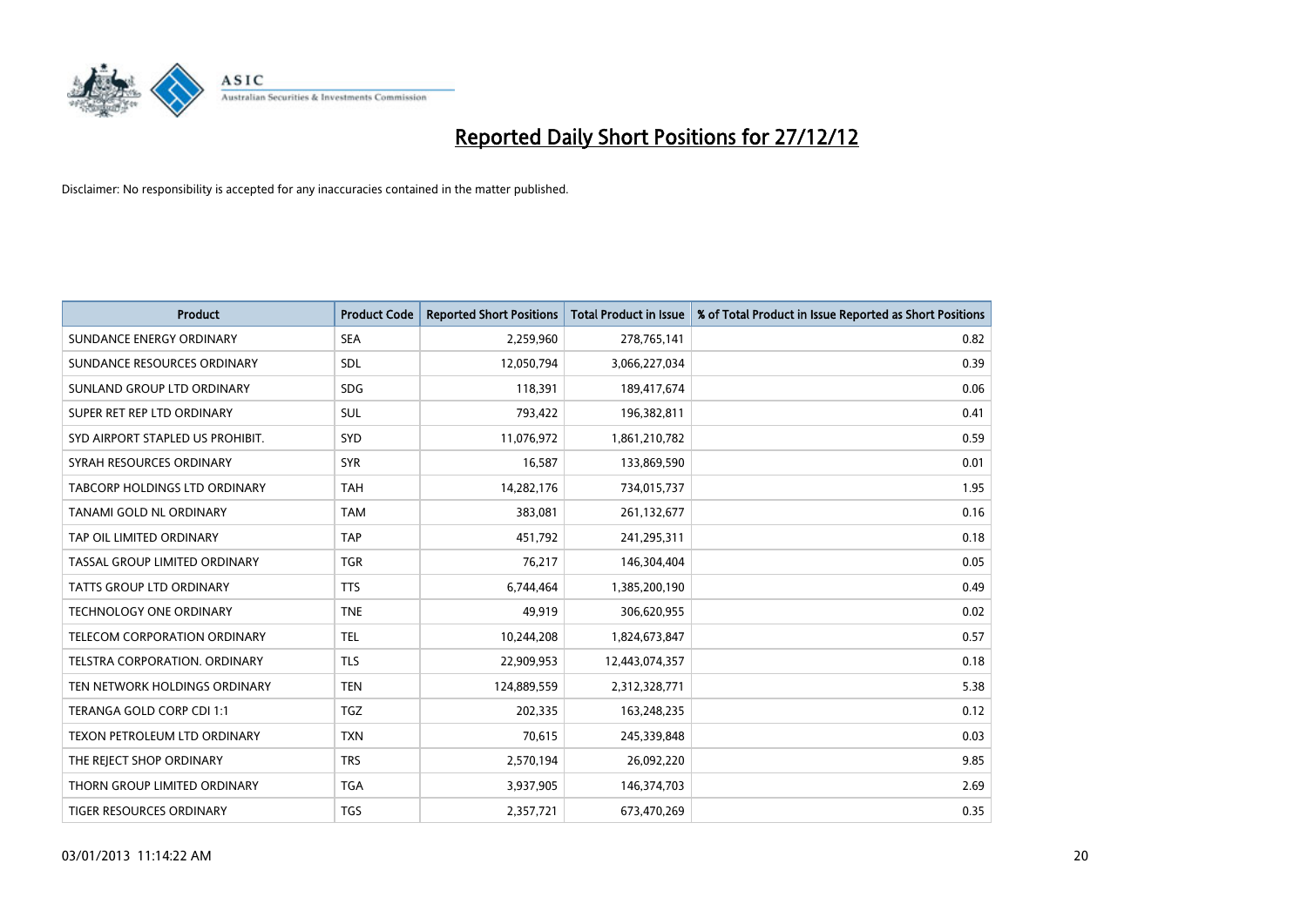

| <b>Product</b>                         | <b>Product Code</b> | <b>Reported Short Positions</b> | <b>Total Product in Issue</b> | % of Total Product in Issue Reported as Short Positions |
|----------------------------------------|---------------------|---------------------------------|-------------------------------|---------------------------------------------------------|
| TOLL HOLDINGS LTD ORDINARY             | <b>TOL</b>          | 30,847,644                      | 717,133,875                   | 4.29                                                    |
| TOX FREE SOLUTIONS ORDINARY            | <b>TOX</b>          | 845,633                         | 115,989,858                   | 0.73                                                    |
| TPG TELECOM LIMITED ORDINARY           | <b>TPM</b>          | 3,105,912                       | 793,808,141                   | 0.39                                                    |
| TRADE ME GROUP ORDINARY                | <b>TME</b>          | 978,946                         | 396,017,568                   | 0.25                                                    |
| <b>TRANSFIELD SERVICES ORDINARY</b>    | <b>TSE</b>          | 5,293,962                       | 512,457,716                   | 1.04                                                    |
| TRANSPACIFIC INDUST, ORDINARY          | <b>TPI</b>          | 6,368,652                       | 1,578,563,490                 | 0.39                                                    |
| TRANSURBAN GROUP TRIPLE STAPLED SEC.   | <b>TCL</b>          | 6,687,423                       | 1,462,379,803                 | 0.41                                                    |
| TREASURY WINE ESTATE ORDINARY          | <b>TWE</b>          | 19,985,921                      | 647,227,144                   | 3.07                                                    |
| TROY RESOURCES LTD ORDINARY            | <b>TRY</b>          | 73,217                          | 91,318,649                    | 0.09                                                    |
| <b>UGL LIMITED ORDINARY</b>            | UGL                 | 6,270,081                       | 166,315,038                   | 3.78                                                    |
| UXC LIMITED ORDINARY                   | <b>UXC</b>          | 1,549,156                       | 308,056,885                   | 0.49                                                    |
| <b>VENTURE MINERALS ORDINARY</b>       | <b>VMS</b>          | 227,760                         | 287,320,170                   | 0.08                                                    |
| VIRGIN AUS HLDG LTD ORDINARY           | VAH                 | 41,979,192                      | 2,455,775,111                 | 1.72                                                    |
| <b>VOCUS COMMS LTD ORDINARY</b>        | <b>VOC</b>          | 75,992                          | 77,111,341                    | 0.10                                                    |
| <b>WATPAC LIMITED ORDINARY</b>         | <b>WTP</b>          | 8,701                           | 184,332,526                   | 0.00                                                    |
| <b>WDS LIMITED ORDINARY</b>            | <b>WDS</b>          | 7                               | 144,740,614                   | 0.00                                                    |
| WEBIET LIMITED ORDINARY                | <b>WEB</b>          | 154,128                         | 78,010,374                    | 0.19                                                    |
| <b>WESFARMERS LIMITED ORDINARY</b>     | <b>WES</b>          | 27,971,458                      | 1,006,645,953                 | 2.78                                                    |
| WESFARMERS LIMITED PARTIALLY PROTECTED | <b>WESN</b>         | 40,429                          | 150,547,645                   | 0.03                                                    |
| WESTERN AREAS NL ORDINARY              | <b>WSA</b>          | 12,290,797                      | 192,893,794                   | 6.36                                                    |